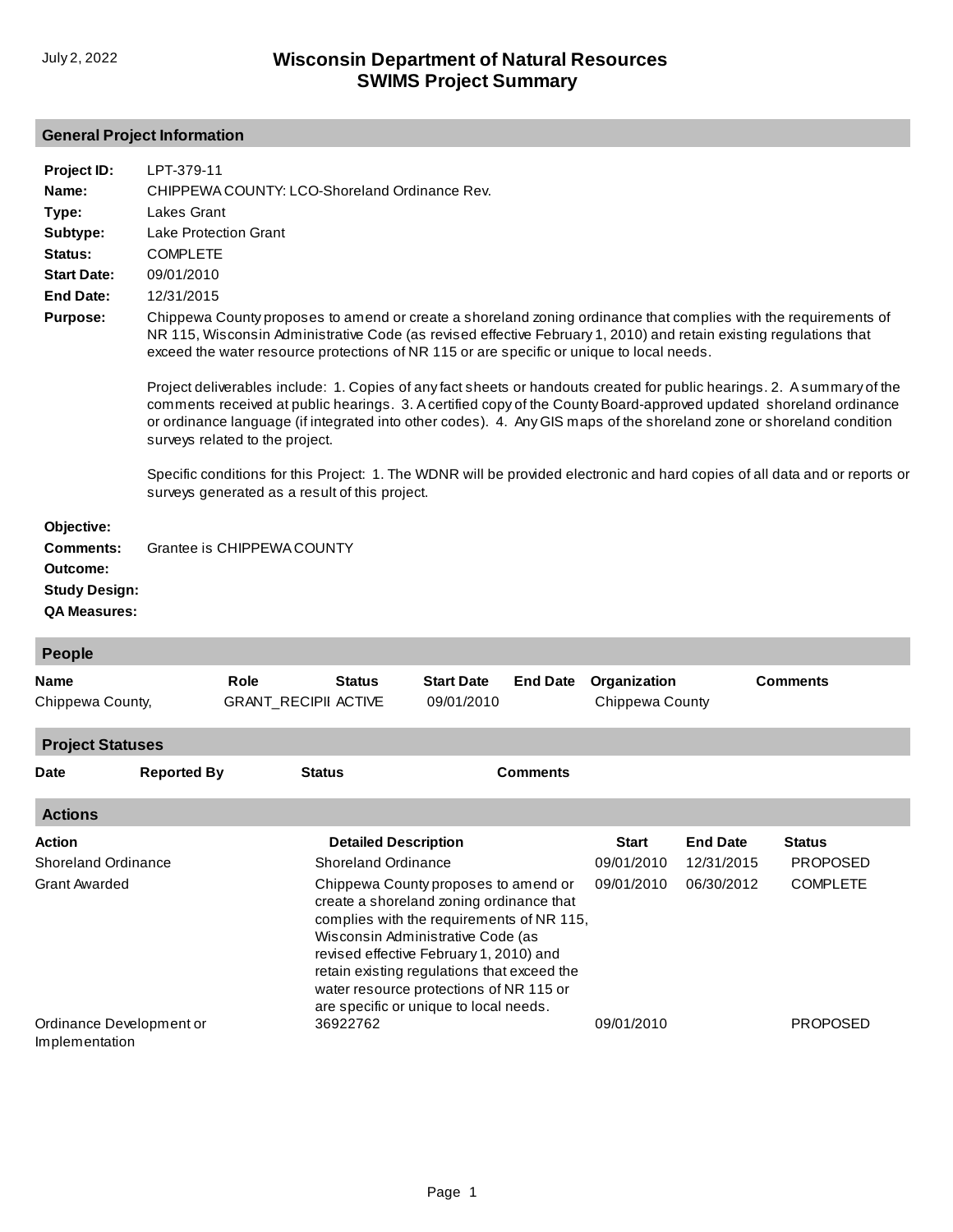**Monitoring Stations**

Dumke Lake [Triple Lake, East](http://prodoasint.dnr.wi.gov/wadrs/viewUnit.do?id=14516) [Weeks Lake, East](http://prodoasint.dnr.wi.gov/wadrs/viewUnit.do?id=16227) Eagle Lake Evans Lake Fishpole Lake Fur Farm Lake Hartnan Lake Harwood Lakes [Hardwood Lake No.2](http://prodoasint.dnr.wi.gov/wadrs/viewUnit.do?id=18654) Harwood Lakes [Hay Lake](http://prodoasint.dnr.wi.gov/wadrs/viewUnit.do?id=27134)

# **SWIMS Project Summary** July 2, 2022 **Wisconsin Department of Natural Resources**

| Action<br><b>Shoreland Ordinance</b> | <b>Detailed Description</b><br>Chippewa County proposes to amend or<br>create a shoreland zoning ordinance that<br>complies with the requirements of NR 115,<br>Wisconsin Administrative Code (as | <b>Start</b><br>09/01/2010 | <b>End Date</b><br>12/31/2015 | <b>Status</b><br><b>COMPLETE</b> |
|--------------------------------------|---------------------------------------------------------------------------------------------------------------------------------------------------------------------------------------------------|----------------------------|-------------------------------|----------------------------------|
|                                      | revised effective February 1, 2010) and<br>retain existing regulations that exceed the<br>water resource protections of NR 115 or<br>are specific or unique to local needs.                       |                            |                               |                                  |

#### **Assessment Units WBIC Segment Local Name Official Name** 151600 1831600 1832700 1833500 1833600 1834400 1834700 1835400 1836300 1836600 1838200 1838400 1838900 1839900 1840500 1840600 1841000 1841100 1841200 1843000 1845300 1845700 1 1 1 1 1 1 1 1 1 1 1 1 1 1 1 1 1 1 1 1 1 1 [Unnamed Lake](http://prodoasint.dnr.wi.gov/wadrs/viewUnit.do?id=4705817) [Ace-In-The-Hole Lake](http://prodoasint.dnr.wi.gov/wadrs/viewUnit.do?id=426566) Bass Lake [Bass Lakes](http://prodoasint.dnr.wi.gov/wadrs/viewUnit.do?id=426591) [Bass Lakes](http://prodoasint.dnr.wi.gov/wadrs/viewUnit.do?id=426597) Beaver Lake Beaver Lake Big Twin Lake Bog Lake Boot Lake Burnt Lake Cadotte Lake Camp Lake Cather Lake Chick Lake Chick Lake Cindy Lake [Clear Lake](http://prodoasint.dnr.wi.gov/wadrs/viewUnit.do?id=25592) [Clear Lake](http://prodoasint.dnr.wi.gov/wadrs/viewUnit.do?id=16225) [Dam Lake](http://prodoasint.dnr.wi.gov/wadrs/viewUnit.do?id=426698) Dog Island Lake [Dorothy Lake](http://prodoasint.dnr.wi.gov/wadrs/viewUnit.do?id=25343) Unnamed Ace-In-The-Hole Lake [Bass Lake](http://prodoasint.dnr.wi.gov/wadrs/viewUnit.do?id=16222) Bass Lakes Bass Lakes [Beaver Lake](http://prodoasint.dnr.wi.gov/wadrs/viewUnit.do?id=16223) [Beaver Lake](http://prodoasint.dnr.wi.gov/wadrs/viewUnit.do?id=426616) [Big Twin Lake](http://prodoasint.dnr.wi.gov/wadrs/viewUnit.do?id=426628) [Bog Lake](http://prodoasint.dnr.wi.gov/wadrs/viewUnit.do?id=426642) [Boot Lake](http://prodoasint.dnr.wi.gov/wadrs/viewUnit.do?id=16224) [Burnt Wagon Lake](http://prodoasint.dnr.wi.gov/wadrs/viewUnit.do?id=18856) [Cadotte Lake](http://prodoasint.dnr.wi.gov/wadrs/viewUnit.do?id=14513) [Camp Lake](http://prodoasint.dnr.wi.gov/wadrs/viewUnit.do?id=426654) [Cather Lake](http://prodoasint.dnr.wi.gov/wadrs/viewUnit.do?id=426667) [Chick Lake](http://prodoasint.dnr.wi.gov/wadrs/viewUnit.do?id=426680) [Chick Lake](http://prodoasint.dnr.wi.gov/wadrs/viewUnit.do?id=14514) [Cindy Lake](http://prodoasint.dnr.wi.gov/wadrs/viewUnit.do?id=25792) Clear Lake Clear Lake Dam Lake [Dog Island Lake](http://prodoasint.dnr.wi.gov/wadrs/viewUnit.do?id=16226) Dorothy Lake

**Station ID Name Comments**

[Dumke Lake](http://prodoasint.dnr.wi.gov/wadrs/viewUnit.do?id=14515) Triple Lakes Weeks Lake, East [Eagle Lake](http://prodoasint.dnr.wi.gov/wadrs/viewUnit.do?id=16228) [Evans Lake](http://prodoasint.dnr.wi.gov/wadrs/viewUnit.do?id=18857) [Fishpole Lake](http://prodoasint.dnr.wi.gov/wadrs/viewUnit.do?id=16229) [Fur Farm Lake](http://prodoasint.dnr.wi.gov/wadrs/viewUnit.do?id=25306) [Hartnan Lake](http://prodoasint.dnr.wi.gov/wadrs/viewUnit.do?id=25598) [Harwood Lakes](http://prodoasint.dnr.wi.gov/wadrs/viewUnit.do?id=426779) Harwood Lakes [Harwood Lakes](http://prodoasint.dnr.wi.gov/wadrs/viewUnit.do?id=426785) Hay Lake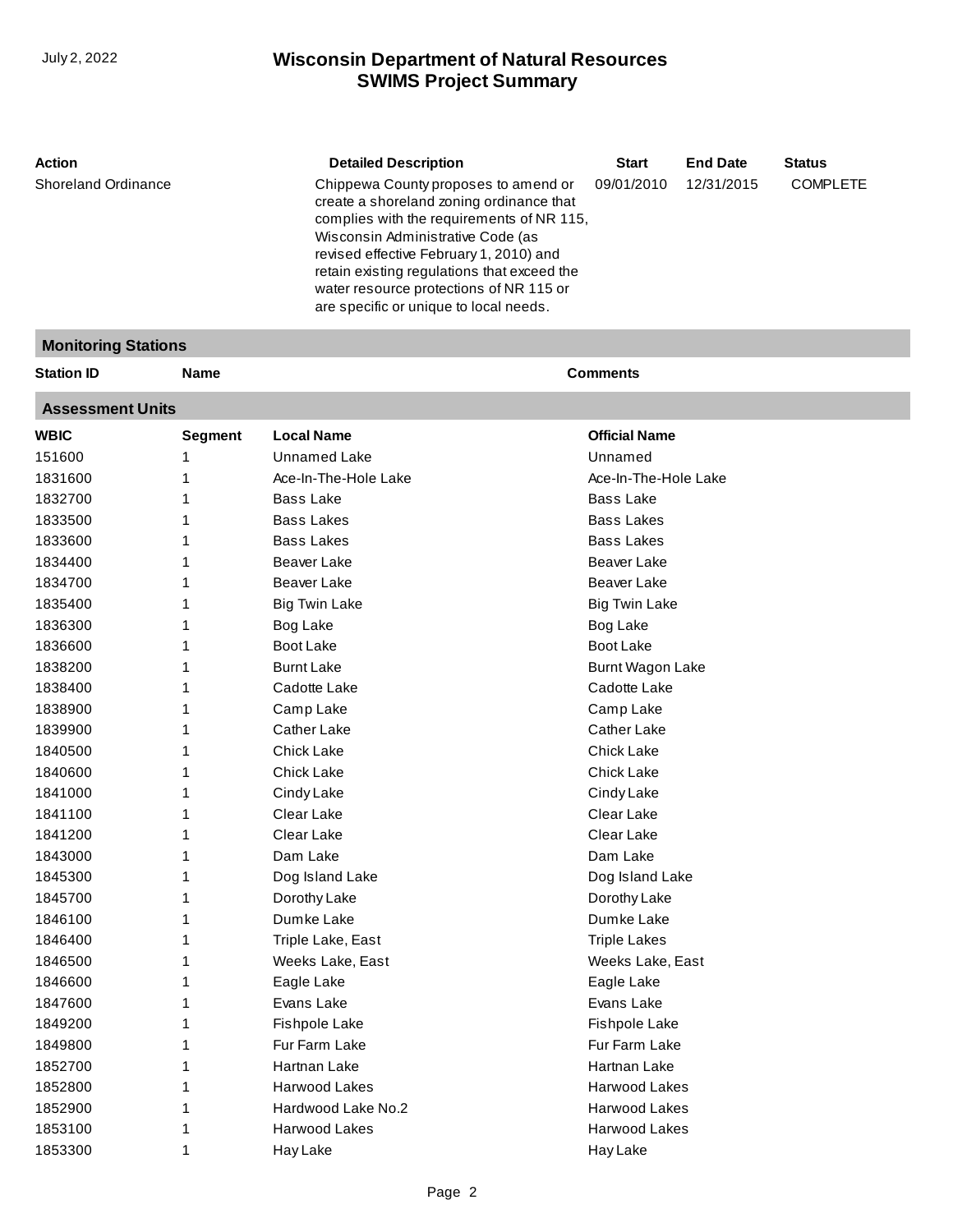| WBIC    | <b>Segment</b> | <b>Local Name</b>            | <b>Official Name</b>         |
|---------|----------------|------------------------------|------------------------------|
| 1853400 | 1              | <b>Hemlock Lake</b>          | <b>Hemlock Lake</b>          |
| 1853600 | 1              | Himple Lake                  | Himple Lake                  |
| 1853700 | 1              | Hodge Lake (Lake Harriet)    | Hodge Lake                   |
| 1854200 | 1              | Horseshoe Lake               | Horseshoe Lake               |
| 1854300 | 1              | Horseshoe Lake               | Horseshoe Lake               |
| 1854400 | 1              | Horseshoe Lake               | Horseshoe Lake               |
| 1855100 | 1              | Howe Lake                    | Howe Lake                    |
| 1855700 | 1              | Jacks Lake                   | Jacks Lake                   |
| 1856300 | 1              | Jeanstow Lake                | Jeanstow Lake                |
| 1857800 | 1              | Kettle Lake                  | Kettle Lake                  |
| 1858300 | 1              | Knickerbocker Lake           | Knickerbocker Lake           |
| 1860100 | 1              | Leo Joerg Lake               | Leo Joerg Lake               |
| 1860500 | 1              | Little Bass Lake             | Little Bass Lake             |
| 1860800 | 1              | Little Beaver Lake           | Little Beaver Lake           |
| 1862600 | 1              | Little Twin Lake             | Little Twin Lake             |
| 1862700 | 1              | Logger Lake                  | Logger Lake                  |
| 1862800 | 1              | Long Lake                    | Long Lake                    |
| 1863000 | 1              | Loon Lake                    | Loon Lake                    |
| 1863300 | 1              | Lost Lake                    | Lost Lake                    |
| 1865600 | 1              | Mcdonald Lake                | McDonald Lake                |
| 1865900 | 1              | Metcalf Lake                 | <b>Metcalf Lake</b>          |
| 1867500 | 1              | Moon Lake                    | Moon Lake                    |
| 1867800 | 1              | Mud Lake                     | Mud Lake                     |
| 1869000 | 1              | Calkins Lake, North          | Calkins North Lake           |
| 1869300 | 1              | Shattuck Lake, North         | North Shattuck Lake          |
| 1869600 | 1              | North Triple Lake            | Triple Lake, North           |
| 1870700 | 1              | Number One Lake              | Number One Lake              |
| 1871100 | 1              | North Of North Shattuck Lake | North of North Shattuck Lake |
| 1871200 | 1              | Nut Lake                     | Nut Lake                     |
| 1872300 | 1              | Parker Lake                  | Parker Lake                  |
| 1872600 | 1              | Pauls Lake                   | Pauls Lake                   |
| 1872800 | 1              | Payne Lake                   | Payne Lake                   |
| 1874200 | 1              | Pheffercorn                  | Pheffercorn Lake             |
| 1874300 | 1              | <b>Pickerel Lake</b>         | <b>Pickerel Lake</b>         |
| 1874900 | 1              | <b>Planning Lake</b>         | <b>Planning Lake</b>         |
| 1875500 | 1              | Popple Point Lake            | Popple Point Lake            |
| 1876100 | 1              | Rassmusson Lake              | Rassmusson Lake              |
| 1876200 | 1              | Rat Lake                     | Rat Lake                     |
| 1876300 | 1              | Rattz Lake                   | Rattz Lake                   |
| 1876900 | 2              | <b>Riley Lake</b>            | <b>Riley Lake</b>            |
| 1877300 | 1              | Rock Lake                    | Rock Lake                    |
| 1877600 | 1              | Roedecker Lake               | Roedecker Lake               |
| 1877700 | 1              | Roger Lake                   | Roger Lake                   |
| 1877800 | 1              | Roger Lake No. 2             | Roger Lake No. 2             |
| 1878500 | 1              | Ruby Lake                    | Ruby Lake                    |
| 1879300 | 1              | Shattuck Lake, South         | South Shattuck Lake          |
| 1879700 | 1              | Salisbury Lake               | Salisbury Lake               |
| 1880000 | 1              | Sand Lake                    | Sand Lake                    |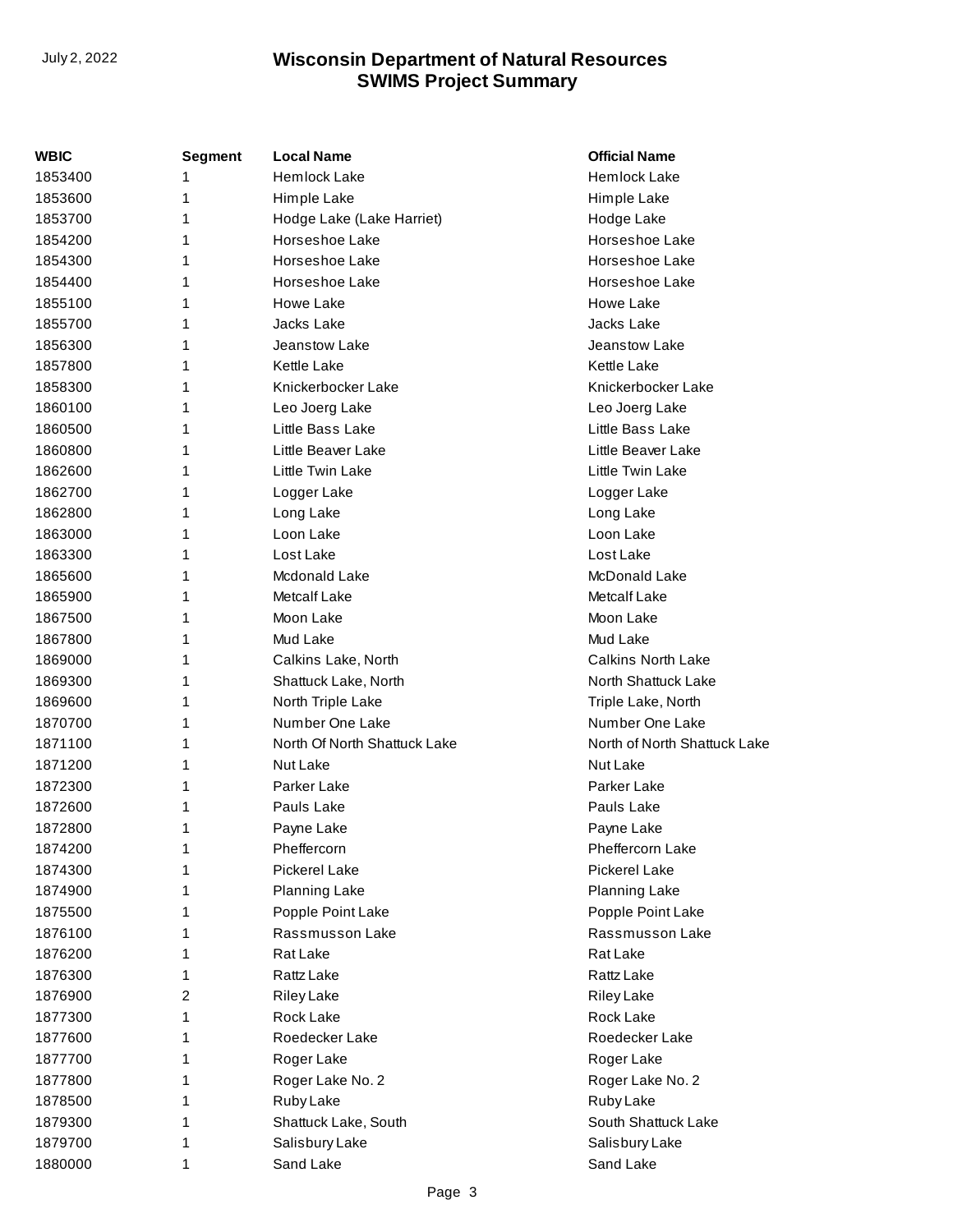| WBIC    | <b>Segment</b> | <b>Local Name</b>   | <b>Official Name</b> |
|---------|----------------|---------------------|----------------------|
| 1880000 | 2              | Sand Lake           | Sand Lake            |
| 1881000 | 1              | Silver Lake         | Silver Lake          |
| 1881700 | 1              | Snake Lake          | Snake Lake           |
| 1883000 | 1              | Spruce Lake         | Spruce Lake          |
| 1883300 | 1              | Stanley Lake        | Stanley Lake         |
| 1883400 | 1              | Star Lake           | Star Lake            |
| 1884900 | 1              | <b>Tallman Lake</b> | <b>Tallman Lake</b>  |
| 1885200 | 1              | <b>Taylor Lake</b>  | <b>Taylor Lake</b>   |
| 1886300 | 1              | <b>Tram Lake</b>    | <b>Tram Lake</b>     |
| 1886800 | 1              | <b>Turk Lake</b>    | <b>Turk Lake</b>     |
| 1886900 | 1              | <b>Turtle Lake</b>  | <b>Turtle Lake</b>   |
| 1887500 | 1              | Two Island Lake     | Two Island Lake      |
| 1890900 | 1              | Un Lake             | Unnamed              |
| 1891000 | 1              | Un Lake             | Unnamed              |
| 1891100 | 1              | Un Lake             | Unnamed              |
| 1891300 | 1              | Un Lake             | Unnamed              |
| 1892100 | 1              | Un Lake             | Unnamed              |
| 1892200 | 1              | Un Lake             | Unnamed              |
| 1892900 | 1              | Un Lake             | Unnamed              |
| 1893000 | 1              | Un Lake             | Unnamed              |
| 1893200 | 1              | Un Lake             | Unnamed              |
| 1893300 | 1              | Un Lake             | Unnamed              |
| 1893400 | 1              | Un Lake             | Unnamed              |
| 1893500 | 1              | Un Lake             | Unnamed              |
| 1893600 | 1              | Un Lake             | Unnamed              |
| 1893700 | 1              | Un Lake             | Unnamed              |
| 1893800 | 1              | Un Lake             | Unnamed              |
| 1893900 | 1              | Un Lake             | Unnamed              |
| 1894000 | 1              | Un Lake             | Unnamed              |
| 1894100 | 1              | Un Lake             | Unnamed              |
| 1895000 | 1              | Un Lake             | Unnamed              |
| 1895100 | 1              | Un Lake             | Unnamed              |
| 1895200 | 1              | Un Lake             | Unnamed              |
| 1895300 | 1              | Un Lake             | Unnamed              |
| 1895350 | 1              | Local Water         | Unnamed              |
| 1895400 | 1              | Un Lake             | Unnamed              |
| 1895500 | 1              | Un Lake             | Unnamed              |
| 1895600 | 1              | Un Lake             | Unnamed              |
| 1895700 | 1              | Un Lake             | Unnamed              |
| 1895800 | 1              | Un Lake             | Unnamed              |
| 1895900 | 1              | Un Lake             | Unnamed              |
| 1896000 | 1              | Un Lake             | Unnamed              |
| 1896100 | 1              | Un Lake             | Unnamed              |
| 1896200 | 1              | Un Lake             | Unnamed              |
| 1896300 | 1              | Un Lake             | Unnamed              |
| 1896400 | 1              | Un Lake             | Unnamed              |
| 1896500 | 1              | Un Lake             | Unnamed              |
| 1896600 | 1              | Un Lake             | Unnamed              |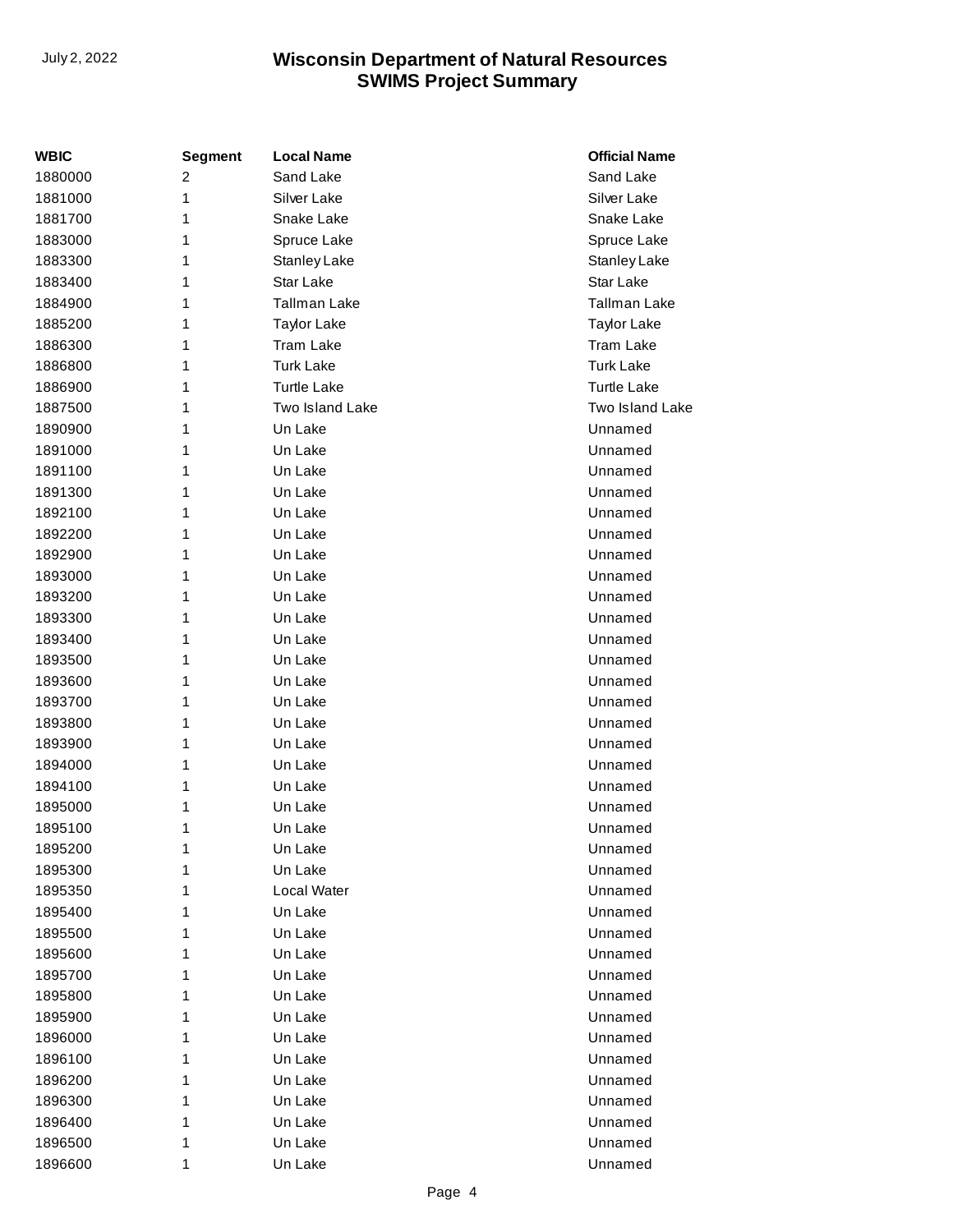| WBIC    | <b>Segment</b> | <b>Local Name</b>   | <b>Official Name</b> |
|---------|----------------|---------------------|----------------------|
| 1896700 | 1              | Un Lake             | Unnamed              |
| 1896800 | 1              | Un Lake             | Unnamed              |
| 1896900 | 1              | Un Lake             | Unnamed              |
| 1896925 | 1              | Un Lake             | Unnamed              |
| 1897000 | 1              | Un Lake             | Unnamed              |
| 1897100 | 1              | Un Lake             | Unnamed              |
| 1897150 | 1              | Un Lake             | Unnamed              |
| 1897160 | 1              | Un Lake             | Unnamed              |
| 1897200 | 1              | Un Lake             | Unnamed              |
| 1897300 | 1              | Un Lake             | Unnamed              |
| 1897400 | 1              | Un Lake             | Unnamed              |
| 1897450 | 1              | Un Lake             | Unnamed              |
| 1897500 | 1              | Un Lake             | Unnamed              |
| 1897570 | 1              | Un Lake             | Unnamed              |
| 1897600 | 1              | Un Lake             | Unnamed              |
| 1897690 | 1              | Un Lake             | Unnamed              |
| 1897695 | 1              | Un Lake             | Unnamed              |
| 1897700 | 1              | Un Lake             | Unnamed              |
| 1897750 | 1              | Local Water         | Unnamed              |
| 1897800 | 1              | Un Lake             | Unnamed              |
| 1897900 | 1              | Un Lake             | Unnamed              |
| 1897925 | 1              | Un Lake             | Unnamed              |
| 1898000 | 1              | Un Lake             | Unnamed              |
| 1898100 | 1              | Un Lake             | Unnamed              |
| 1898200 | 1              | Un Lake             | Unnamed              |
| 1898300 | 1              | Un Lake             | Unnamed              |
| 1898400 | 1              | Un Lake             | Unnamed              |
| 1898500 | 1              | <b>Unnamed Lake</b> | Unnamed              |
| 1898600 | 1              | Un Lake             | Unnamed              |
| 1898700 | 1              | Un Lake             | Unnamed              |
| 1898800 | 1              | Un Lake             | Unnamed              |
| 1898900 | 1              | Un Lake             | Unnamed              |
| 1899000 | 1              | Un Lake             | Unnamed              |
| 1902300 | 1              | Un Lake             | Unnamed              |
| 1902400 | 1              | Un Lake             | Unnamed              |
| 1902500 | 1              | Un Lake             | Unnamed              |
| 1902600 | 1              | Un Lake             | Unnamed              |
| 1902700 | 1              | Un Lake             | Unnamed              |
| 1902800 | 1              | Un Lake             | Unnamed              |
| 1902900 | 1              | Un Lake             | Unnamed              |
| 1903000 | 1              | Un Lake             | Unnamed              |
| 1903100 | 1              | Un Lake             | Unnamed              |
| 1903200 | 1              | Un Lake             | Unnamed              |
| 1903280 | 1              | Un Lake             | Unnamed              |
| 1903300 | 1              | Un Lake             | Unnamed              |
| 1903500 | 1              | Un Lake             | Unnamed              |
| 1903600 | 1              | Un Lake             | Unnamed              |
| 1903700 | 1              | Un Lake             | Unnamed              |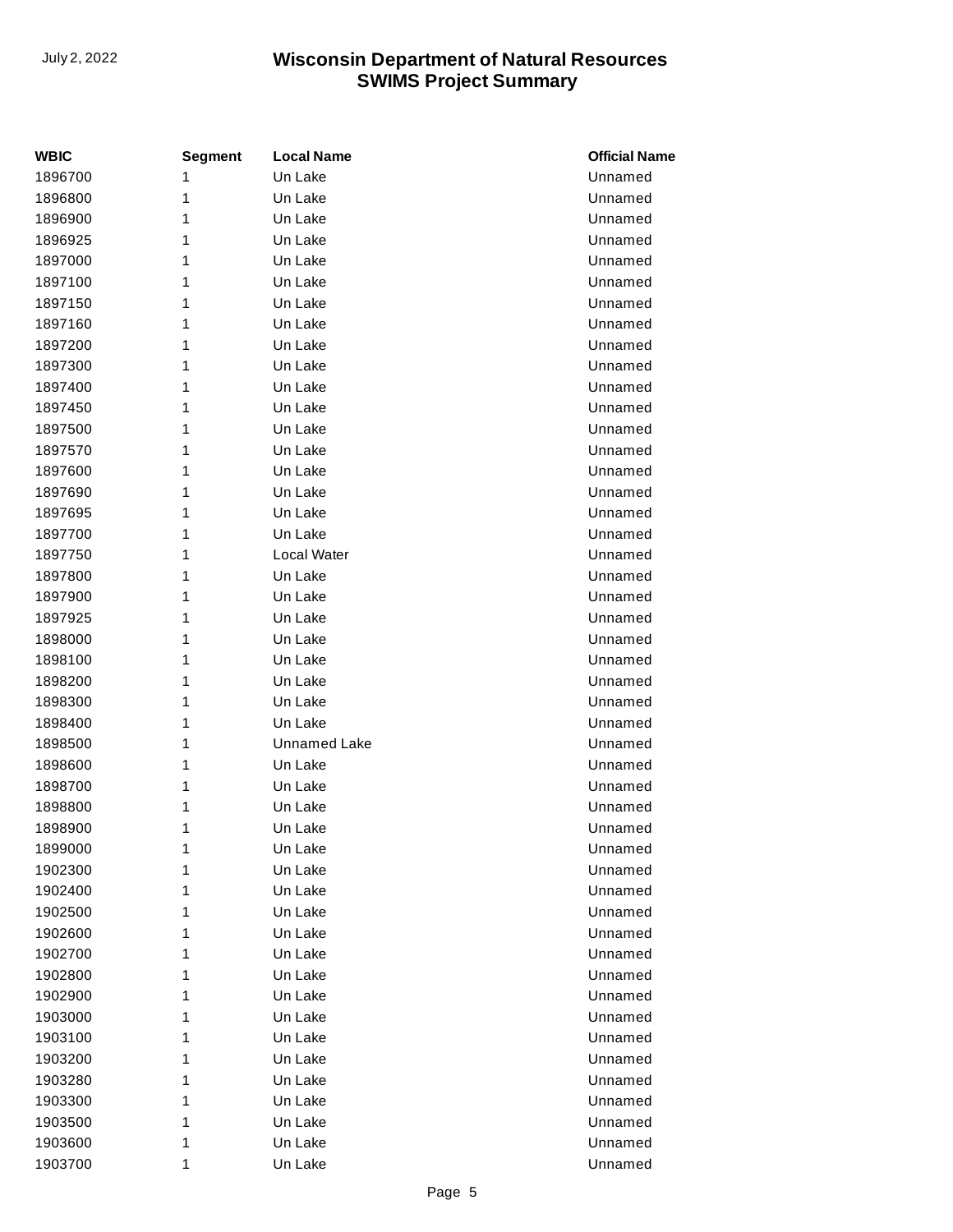| <b>WBIC</b> | <b>Segment</b> | <b>Local Name</b> | <b>Official Name</b> |
|-------------|----------------|-------------------|----------------------|
| 1903800     | 1              | Un Lake           | Unnamed              |
| 1903900     | 1              | Un Lake           | Unnamed              |
| 1904000     | 1              | Un Lake           | Unnamed              |
| 1904100     | 1              | Local Water       | Unnamed              |
| 1904200     | 1              | Un Lake           | Unnamed              |
| 1904300     | 1              | Un Lake           | Unnamed              |
| 1904400     | 1              | Un Lake           | Unnamed              |
| 1904500     | 1              | Un Lake           | Unnamed              |
| 1904600     | 1              | Un Lake           | Unnamed              |
| 1904700     | 1              | Un Lake           | Unnamed              |
| 1904800     | 1              | Un Lake           | Unnamed              |
| 1904900     | 1              | Un Lake           | Unnamed              |
| 1905000     | 1              | Un Lake           | Unnamed              |
| 1905100     | 1              | Un Lake           | Unnamed              |
| 1905200     | 1              | Un Lake           | Unnamed              |
| 1905300     | 1              | Un Lake           | Unnamed              |
| 1905400     | 1              | Un Lake           | Unnamed              |
| 1905500     | 1              | Un Lake           | Unnamed              |
| 1905600     | 1              | Un Lake           | Unnamed              |
| 1905700     | 1              | Un Lake           | Unnamed              |
| 1905800     | 1              | Un Lake           | Unnamed              |
| 1905900     | 1              | Un Lake           | Unnamed              |
| 1906000     | 1              | Un Lake           | Unnamed              |
| 1906100     | 1              | Un Lake           | Unnamed              |
| 1906300     | 1              | Un Lake           | Unnamed              |
| 1906400     | 1              | Un Lake           | Unnamed              |
| 1906500     | 1              | Un Lake           | Unnamed              |
| 1906600     | 1              | Un Lake           | Unnamed              |
| 1906700     | 1              | Un Lake           | Unnamed              |
| 1906800     | 1              | Un Lake           | Unnamed              |
| 1906900     | 1              | Un Lake           | Unnamed              |
| 1907000     | 1              | Un Lake           | Unnamed              |
| 1907050     | 1              | Local Water       | Unnamed              |
| 1907100     | 1              | Un Lake           | Unnamed              |
| 1907200     | 1              | Un Lake           | Unnamed              |
| 1907300     | 1              | Un Lake           | Unnamed              |
| 1907400     | 1              | Un Lake           | Unnamed              |
| 1907500     | 1              | Un Lake           | Unnamed              |
| 1907600     | 1              | Un Lake           | Unnamed              |
| 1907700     | 1              | Un Lake           | Unnamed              |
| 1907800     | 1              | Un Lake           | Unnamed              |
| 1907900     | 1              | Un Lake           | Unnamed              |
| 1908000     | 1              | Un Lake           | Unnamed              |
| 1908100     | 1              | Un Lake           | Unnamed              |
| 1908200     | 1              | Un Lake           | Unnamed              |
| 1908300     | 1              | Un Lake           | Unnamed              |
| 1908400     | 1              | Un Lake           | Unnamed              |
| 1908500     | 1              | Un Lake           | Unnamed              |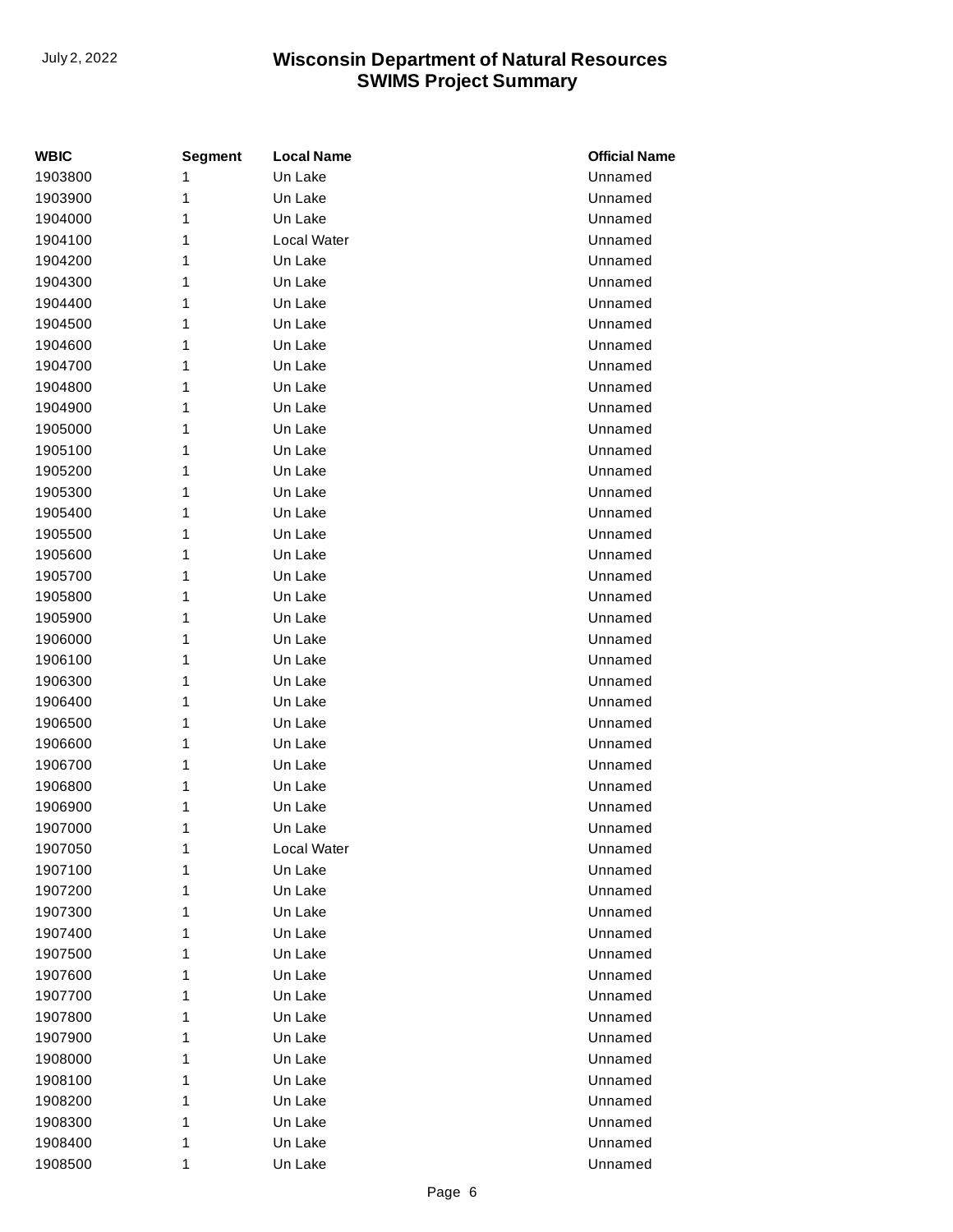| WBIC    | <b>Segment</b> | <b>Local Name</b> | <b>Official Name</b> |
|---------|----------------|-------------------|----------------------|
| 1908650 | 1              | Local Water       | Unnamed              |
| 1908700 | 1              | Un Lake           | Unnamed              |
| 1908800 | 1              | Un Lake           | Unnamed              |
| 1908900 | 1              | Un Lake           | Unnamed              |
| 1909000 | 1              | Un Lake           | Unnamed              |
| 1909100 | 1              | Un Lake           | Unnamed              |
| 1909200 | 1              | Un Lake           | Unnamed              |
| 1909300 | 1              | Un Lake           | Unnamed              |
| 1909400 | 1              | Un Lake           | Unnamed              |
| 1909600 | 1              | Un Lake           | Unnamed              |
| 1909700 | 1              | Un Lake           | Unnamed              |
| 1909800 | 1              | Un Lake           | Unnamed              |
| 1909900 | 1              | Un Lake           | Unnamed              |
| 1910000 | 1              | Un Lake           | Unnamed              |
| 1910100 | 1              | Un Lake           | Unnamed              |
| 1910200 | 1              | Un Lake           | Unnamed              |
| 1910300 | 1              | Un Lake           | Unnamed              |
| 1910400 | 1              | Un Lake           | Unnamed              |
| 1910500 | 1              | Un Lake           | Unnamed              |
| 1910600 | 1              | Un Lake           | Unnamed              |
| 1910700 | 1              | Un Lake           | Unnamed              |
| 1910800 | 1              | Un Lake           | Unnamed              |
| 1910900 | 1              | Un Lake           | Unnamed              |
| 1911000 | 1              | Un Lake           | Unnamed              |
| 1911100 | 1              | Un Lake           | Unnamed              |
| 1911200 | 1              | Un Lake           | Unnamed              |
| 1911300 | 1              | Un Lake           | Unnamed              |
| 1911400 | 1              | Un Lake           | Unnamed              |
| 1911500 | 1              | Un Lake           | Unnamed              |
| 1911600 | 1              | Un Lake           | Unnamed              |
| 1911700 | 1              | Un Lake           | Unnamed              |
| 1911800 | 1              | Un Lake           | Unnamed              |
| 1911900 | 1              | Un Lake           | Unnamed              |
| 1912000 | 1              | Un Lake           | Unnamed              |
| 1912100 | 1              | Un Lake           | Unnamed              |
| 1912200 | 1              | Un Lake           | Unnamed              |
| 1912300 | 1              | Un Lake           | Unnamed              |
| 1912400 | 1              | Un Lake           | Unnamed              |
| 1912500 | 1              | Un Lake           | Unnamed              |
| 1912600 | 1              | Un Lake           | Unnamed              |
| 1912700 | 1              | Un Lake           | Unnamed              |
| 1912800 | 1              | Un Lake           | Unnamed              |
| 1912900 | 1              | Un Lake           | Unnamed              |
| 1913000 | 1              | Un Lake           | Unnamed              |
| 1913100 | 1              | Un Lake           | Unnamed              |
| 1913200 | 1              | Un Lake           | Unnamed              |
| 1913300 | 1              | Un Lake           | Unnamed              |
| 1913400 | 1              | Unnamed Lake      | Unnamed              |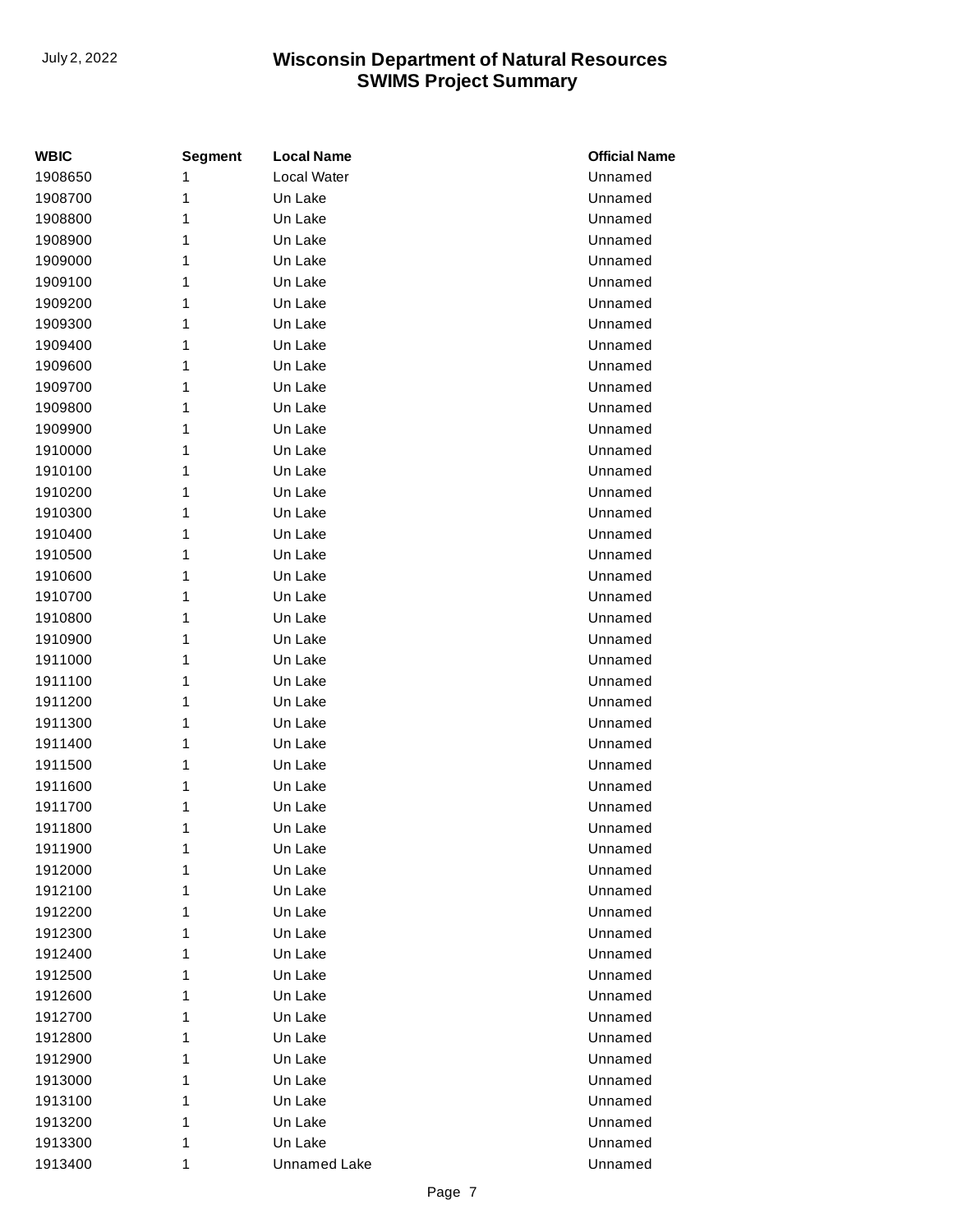| <b>WBIC</b> | <b>Segment</b> | <b>Local Name</b>                    | <b>Official Name</b>     |
|-------------|----------------|--------------------------------------|--------------------------|
| 1913500     | 1              | Un Lake                              | Unnamed                  |
| 1913700     | 1              | Un Lake                              | Unnamed                  |
| 1913800     | 1              | Un Lake                              | Unnamed                  |
| 1913900     | 1              | Un Lake                              | Unnamed                  |
| 1914000     | 1              | Un Lake                              | Unnamed                  |
| 1914100     | 1              | Un Lake                              | Unnamed                  |
| 1914200     | 1              | Local Water                          | Unnamed                  |
| 1914300     | 1              | Un Lake                              | Unnamed                  |
| 1914400     | 1              | Un Lake                              | Unnamed                  |
| 1914500     | 1              | Un Lake                              | Unnamed                  |
| 1914600     | 1              | Un Lake                              | Unnamed                  |
| 1914700     | 1              | Un Lake                              | Unnamed                  |
| 1914800     | 1              | Un Lake                              | Unnamed                  |
| 1914900     | 1              | Un Lake                              | Unnamed                  |
| 1915000     | 1              | Un Lake                              | Unnamed                  |
| 1915100     | 1              | Un Lake                              | Unnamed                  |
| 1915200     | 1              | Un Lake                              | Unnamed                  |
| 1915300     | 1              | Un Lake                              | Unnamed                  |
| 1915400     | 1              | Un Lake                              | Unnamed                  |
| 1915500     | 1              | Un Lake                              | Unnamed                  |
| 1915600     | 1              | Un Lake                              | Unnamed                  |
| 1915700     | 1              | Un Lake                              | Unnamed                  |
| 1915800     | 1              | Un Lake                              | Unnamed                  |
| 1915900     | 1              | Un Lake                              | Unnamed                  |
| 1916000     | 1              | Un Lake                              | Unnamed                  |
| 1916100     | 1              | Un Lake                              | Unnamed                  |
| 1916200     | 1              | Un Lake                              | Unnamed                  |
| 1916300     | 1              | Un Lake                              | Unnamed                  |
| 1916400     | 1              | Un Lake                              | Unnamed                  |
| 1916500     | 1              | Un Lake                              | Unnamed                  |
| 1916600     | 1              | Un Lake                              | Unnamed                  |
| 1916700     | 1              | Un Lake                              | Unnamed                  |
| 1916800     | 1              | Un Lake                              | Unnamed                  |
| 1921200     | 1              | Un Lake                              | Unnamed                  |
| 1925800     | 1              | Un Lake                              | Unnamed                  |
| 1979700     | 1              | Un Lake                              | Unnamed                  |
| 2043700     | 1              | <b>Upper Twin Lake</b>               | <b>Upper Twin Lake</b>   |
| 2044300     | 1              | <b>West Calkins Lake</b>             | <b>West Calkins Lake</b> |
| 2044700     | 1              | Triple Lake, West                    | Triple Lake, West        |
| 2044900     | 1              | Weeks Lake, West                     | Weeks Lakes              |
| 2045700     | 1              | Wesley Lake                          | Wesley Lake              |
| 2047200     | 1              | Worden Lake                          | Worden Lake              |
| 2050000     | 5              | Chippewa River                       | Chippewa River           |
| 2050000     | 6              | Chippewa R At L Wissota              | Chippewa River           |
| 2050000     | 7              | Chippewa River                       | Chippewa River           |
| 2050000     | 8              | Chippewa River (At Holcombe Flowage) | Chippewa River           |
| 2050000     | 9              | Chippewa River                       | Chippewa River           |
| 2082400     | 4              | Eighteenmile Creek                   | Eighteenmile Creek       |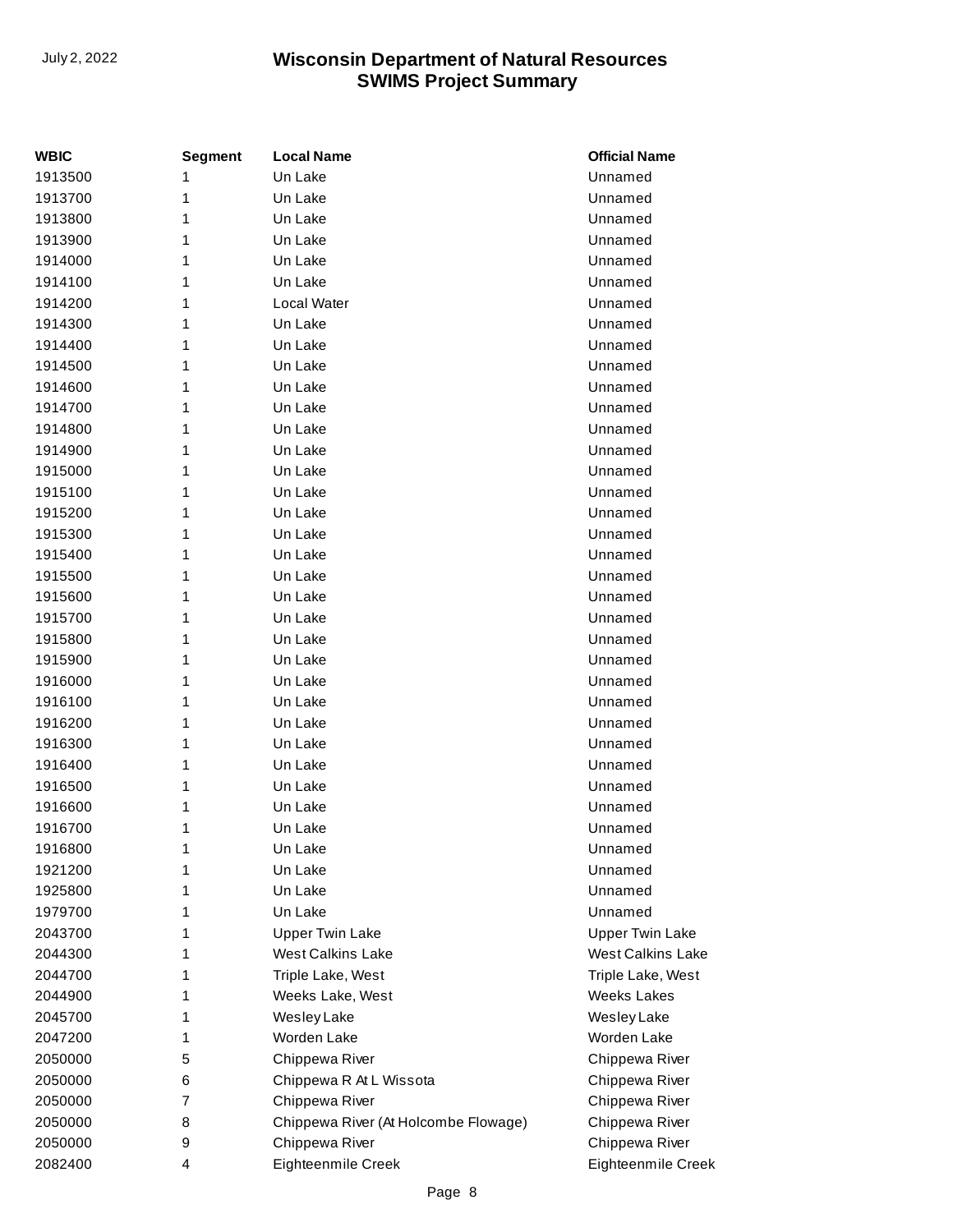| WBIC    | <b>Segment</b> | <b>Local Name</b>           | <b>Official Name</b>        |
|---------|----------------|-----------------------------|-----------------------------|
| 2082700 | 2              | <b>Running Valley Creek</b> | <b>Running Valley Creek</b> |
| 2083150 | 1              | Creek 12-13 (T29N, R10W)    | Unnamed                     |
| 2084000 | 3              | Trout Creek (T30N, R10W)    | <b>Trout Creek</b>          |
| 2084300 | 1              | South Fork Trout Creek      | South Fork Trout Creek      |
| 2084400 | 1              | Un Lake                     | Unnamed                     |
| 2084700 | 1              | Beaver Creek (T31N, R10W)   | <b>Beaver Creek</b>         |
| 2086100 | 1              | Sand Creek                  | Sand Creek                  |
| 2086300 | 1              | <b>Spring Brook</b>         | Spring Brook                |
| 2086400 | 1              | Creek 8-3 (T31N, R10W)      | Unnamed                     |
| 2091400 | 1              | <b>Beaver Creek</b>         | <b>Beaver Creek</b>         |
| 2091900 | 1              | <b>Twin Lake West</b>       | Twin Lake, West             |
| 2092000 | 1              | Twin Lake East              | Twin Lake, East             |
| 2092200 | 1              | Un Lake                     | Unnamed                     |
| 2092400 | 1              | Little Pine Lake            | Little Pine Lake            |
| 2092500 | 1              | Axehandle Lake              | Axhandle Lake               |
| 2092700 | 1              | Dark Lake                   | Dark Lake                   |
| 2092800 | 1              | Silver Lake                 | Silver Lake                 |
| 2092900 | 1              | Pine Lake                   | Pine Lake                   |
| 2120800 | 5              | <b>Elk Creek</b>            | <b>Elk Creek</b>            |
| 2121700 | 1              | Creek 17-11 (T28N, R10W)    | Unnamed                     |
| 2121900 | 1              | <b>Big Elk Creek</b>        | <b>Big Elk Creek</b>        |
| 2122100 | 1              | Creek 5-16 (T28N, R10W)     | Unnamed                     |
| 2122200 | 1              | Creek 4-2 (T28N, R10W)      | Unnamed                     |
| 2122300 | 1              | Creek 35-12 (T29N, R10W)    | Unnamed                     |
| 2125100 | 1              | <b>Sherman Creek</b>        | <b>Sherman Creek</b>        |
| 2128200 | 1              | <b>Fivemile Creek</b>       | <b>Fivemile Creek</b>       |
| 2128700 | 2              | Sevenmile Creek             | Sevenmile Creek             |
| 2128900 | 2              | Ninemile Creek (North)      | Ninemile Creek -North       |
| 2129600 | 1              | Pine Creek (T27N, R7W)      | <b>Pine Creek</b>           |
| 2133300 | 1              | Hay Creek (T28N, R5W)       | Hay Creek                   |
| 2133300 | 2              | Hay Creek                   | Hay Creek                   |
| 2134100 | 1              | Un Lake                     | Unnamed                     |
| 2134200 | 2              | Muskrat Creek               | Muskrat Creek               |
| 2134400 | 2              | Unnamed Trib to Muskrat Cr  | Unnamed                     |
| 2146000 | 1              | <b>Wolf River</b>           | <b>Wolf River</b>           |
| 2146000 | 3              | <b>Wolf River</b>           | <b>Wolf River</b>           |
| 2146000 | 4              | <b>Wolf River</b>           | <b>Wolf River</b>           |
| 2146100 | 2              | Swim Creek (Swan)           | Swim Creek                  |
| 2146600 | 1              | Roger Creek                 | Roger Creek                 |
| 2146800 | 1              | Local Water                 | Unnamed                     |
| 2146900 | 1              | Local Water                 | Unnamed                     |
| 2147000 | 1              | Local Water                 | Unnamed                     |
| 2147200 | 1              | Chapman Lake                | Chapman Lake                |
| 2147300 | 1              | Little Otter Creek          | Little Otter Creek          |
| 2150200 | 1              | Hallie Lake                 | Lake Hallie, Lake Hallie 2  |
| 2150300 | 1              | Beaver Creek (T28N, R9W)    | <b>Beaver Creek</b>         |
| 2150400 | 1              | Trout Creek (T28N, R9W)     | <b>Trout Creek</b>          |
| 2150600 | 1              | Duncan Creek                | Duncan Creek                |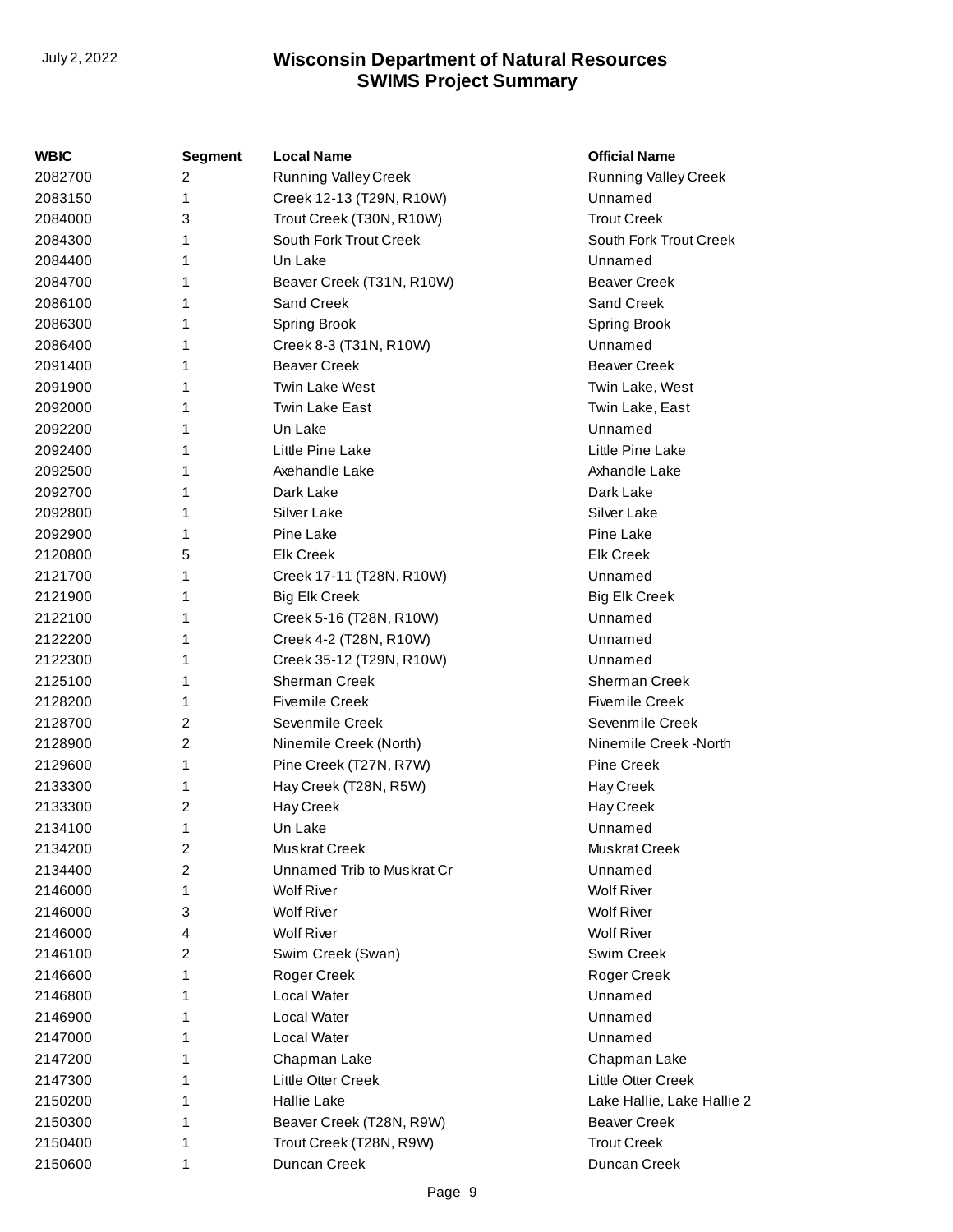| WBIC    | <b>Segment</b> | <b>Local Name</b>               | <b>Official Name</b>          |
|---------|----------------|---------------------------------|-------------------------------|
| 2150600 | 2              | Duncan Creek                    | Duncan Creek                  |
| 2150600 | 3              | Duncan Creek                    | Duncan Creek                  |
| 2150600 | 4              | Duncan Creek                    | Duncan Creek                  |
| 2150800 | 1              | Glen Lock Lake                  | Star Lake                     |
| 2151000 | 1              | Glen Loch Flowage               | Glen Loch Flowage             |
| 2151200 | 1              | <b>Tilden Mill Pond</b>         | Tilden Mill Pond              |
| 2151300 | 1              | Unnamed 13-7 (Tilden Creek)     | Unnamed                       |
| 2151300 | 2              | Tilden Cr                       | Unnamed                       |
| 2151400 | 1              | Little Hay Creek                | Little Hay Creek              |
| 2151400 | 2              | Little Hay Creek                | Little Hay Creek              |
| 2151400 | 4              | Little Hay Creek                | Little Hay Creek              |
| 2151500 | 2              | Hay Creek(T30N, R9W)            | Hay Creek                     |
| 2151550 | 1              | Creek 32-3 (T30N, R9W)          | Unnamed                       |
| 2151600 | 1              | Creek 36-6 (T30N, R10W)         | Unnamed                       |
| 2151700 | 1              | Creek 36-6 T30n R10w            | Unnamed                       |
| 2151900 | 1              | TRIBUTARY TO DUNCAN CREEK       | Unnamed                       |
| 2152100 | 1              | Como Lake                       | Como Lake (Bloomer Mill Pond) |
| 2152300 | 1              | Como Creek                      | Como Creek                    |
| 2152400 | 1              | Unnamed Creek 1-16 (T30N, R10W) | North Fork Como Creek         |
| 2152600 | 1              | Chippewa Falls Flowage          | Chippewa Falls Flowage 5555   |
| 2152800 | 1              | Wissota Lake                    | Lake Wissota                  |
| 2152800 | 2              | Little Lake Wissota             | Lake Wissota                  |
| 2152800 | 3              | Moon Bay                        | Lake Wissota                  |
| 2152800 | 4              | Lake Wissota State Park Beach   | Lake Wissota                  |
| 2152900 | 1              | <b>Frederick Creek</b>          | <b>Frederick Creek</b>        |
| 2153000 | 1              | <b>Stillson Creek</b>           | <b>Stillson Creek</b>         |
| 2153200 | 1              | <b>Paint Creek</b>              | <b>Paint Creek</b>            |
| 2153300 | 1              | South Fork Paint Creek          | South Fork Paint Creek        |
| 2153500 | 1              | <b>Silver Creek</b>             | <b>Silver Creek</b>           |
| 2153600 | 1              | <b>Brown Creek</b>              | <b>Brown Creek</b>            |
| 2153700 | 1              | <b>Clear Creek</b>              | <b>Clear Creek</b>            |
| 2153800 | 1              | <b>Wildcat Creek</b>            | <b>Wildcat Creek</b>          |
| 2154000 | 1              | Alder Creek                     | <b>Alder Creek</b>            |
| 2154200 | 1              | Sherman Creek                   | <b>Sherman Creek</b>          |
| 2154500 | 1              | <b>Yellow River</b>             | <b>Yellow River</b>           |
| 2154600 |                | Drywood Creek                   | Drywood Creek                 |
| 2154700 |                | Dutch Creek                     | Dutch Creek                   |
| 2154800 | 1              | <b>Big Drywood Creek</b>        | <b>Big Drywood Creek</b>      |
| 2154900 | 1              | Seth Creek                      | Seth Creek                    |
| 2155000 |                | Chap Creek                      | Chap Creek                    |
| 2155100 |                | Little Drywood Creek            | Little Drywood Creek          |
| 2155200 | 1              | Iron Creek                      | Iron Creek                    |
| 2155600 | 1              | Unnamed Trib to Yellow River    | Unnamed                       |
| 2155900 |                | Hennon Creek                    | Hennon Creek                  |
| 2156000 |                | Slaughter House                 | Slaughterhouse Creek          |
| 2156100 | 1              | Lotz Creek                      | Lotz Creek                    |
| 2156200 | 1              | <b>Turner Creek</b>             | <b>Turner Creek</b>           |
| 2156300 | 1              | <b>Coldwater Creek</b>          | <b>Coldwater Creek</b>        |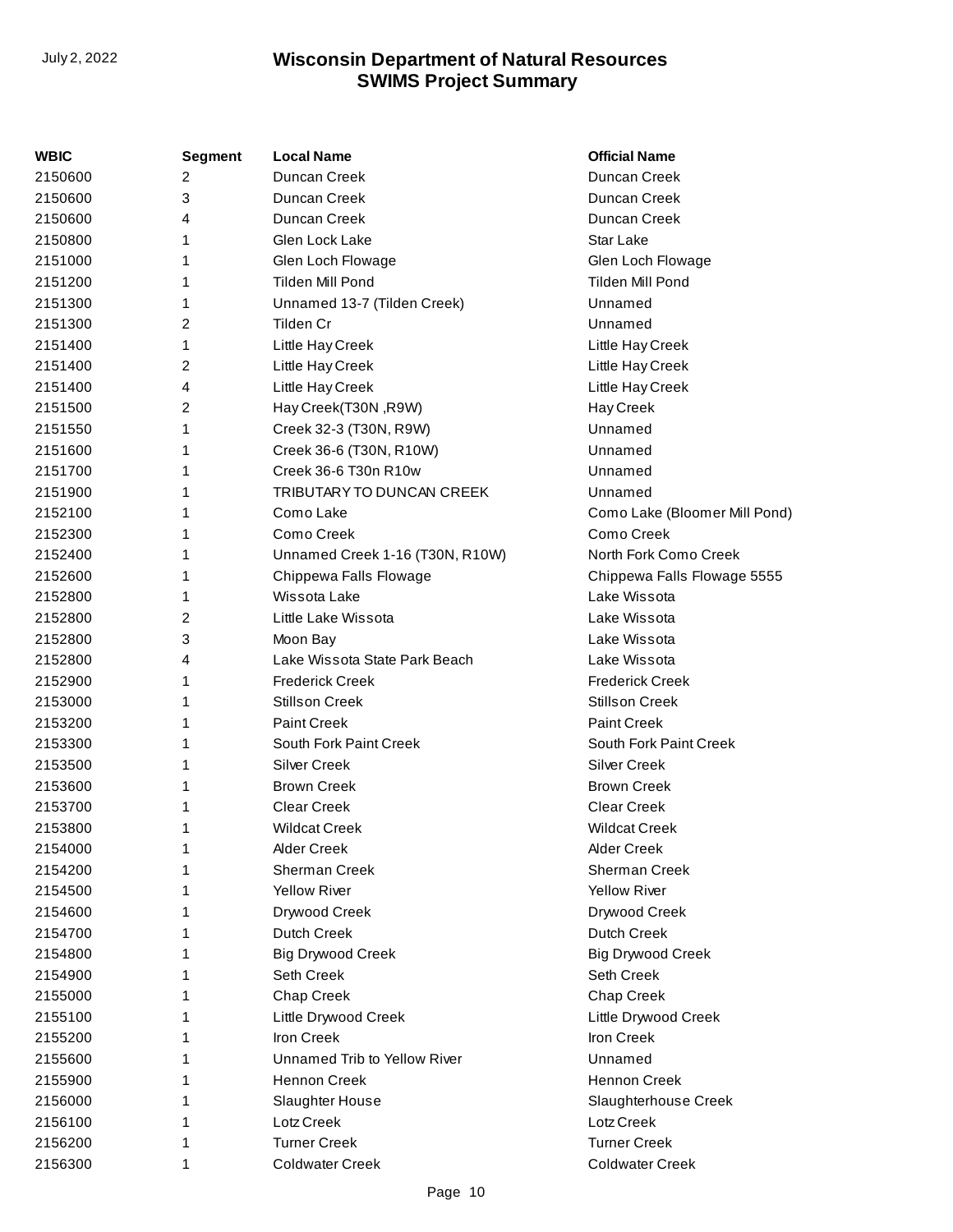| Unnamed Trib to Yellow R<br>Unnamed<br>1<br>Unnamed<br>1<br>Un Lake<br>1<br><b>Withrow Lake</b><br><b>Withrow Lake</b><br><b>Otter Creek</b><br><b>Otter Creek</b><br>1<br><b>Otter Creek</b><br><b>Otter Creek</b><br>2<br>Otter Lake<br>1<br>Otter Lake (Brown)<br>1<br>Hay Creek<br>Hay Creek<br><b>Pike Creek</b><br><b>Pike Creek</b><br>1<br>Pike Lake<br>Pike Lake<br>1<br>Un Lake<br>Unnamed<br>1<br><b>Christmas Creek</b><br><b>Christmas Creek</b><br>1<br>2<br><b>Christmas Creek</b><br><b>Christmas Creek</b><br><b>Elder Creek</b><br><b>Elder Creek</b><br>1<br>Unnamed<br>1<br>Un Lake<br>Raven Lake<br>1<br>Raven Lake<br>Jim Creek<br>Jim Creek<br>1<br>Jim Lake<br>Jim Lake<br>1<br>O'Neill Creek<br>O'Neil Creek<br>1<br>McCann Creek<br>McCann Creek<br>1<br>Un Lake<br>Unnamed<br>1<br>Round Lake T32 R9w S14<br>Round Lake<br>1<br>Un Lake<br>Unnamed<br>1<br>1<br>Un Lake<br>Unnamed<br>Unnamed<br>Un Lake<br>1<br>Un Lake<br>Unnamed<br>1<br>Unnamed<br>Un Lake<br>1<br>Little Buck Lake<br>Little Buck Lake<br>1<br><b>Big Buck Lake</b><br>1<br>Big Buck Lake<br>Round Lake<br>Round Lake<br>1<br>1<br>Long Lake<br>Long Lake<br>Unnamed<br>1<br>Un Lake<br><b>Cornell Lake</b><br><b>Cornell Lake</b><br>1<br>2171200<br>Marsh-Miller Lake<br>Marsh-Miller Lake (Mill Pond)<br>1<br>1<br>Mary Jane No.2<br>Mary Jane Lake<br>1<br>Mary Jane Lake No.1<br>Mary Jane Lake<br>Rock Lake<br>Rock Lake<br>1<br>Mud Lake<br>Mud Lake<br>1<br>Un Lake<br>Unnamed<br>1<br>West Lake<br>West Lake<br>1<br>Un Lake<br>Unnamed<br>1<br>Un Lake<br>Unnamed<br>1<br>Town Line Lake<br>Town Line Lake<br>1<br>Local Water<br>Unnamed<br>1<br>O'Neil Creek Flowage #2<br>O'Neil Creek Flowage #2<br>1<br>O'Neil Creek Flowage Number One<br>O'Neil Creek Flowage Number One<br>1<br>Unnamed<br>Un Lake<br>1<br>Un Lake<br>Unnamed<br>1<br><b>Highland Lake</b><br>1<br><b>Highland Lake</b> | <b>WBIC</b> | Segment | <b>Local Name</b> | <b>Official Name</b> |
|-----------------------------------------------------------------------------------------------------------------------------------------------------------------------------------------------------------------------------------------------------------------------------------------------------------------------------------------------------------------------------------------------------------------------------------------------------------------------------------------------------------------------------------------------------------------------------------------------------------------------------------------------------------------------------------------------------------------------------------------------------------------------------------------------------------------------------------------------------------------------------------------------------------------------------------------------------------------------------------------------------------------------------------------------------------------------------------------------------------------------------------------------------------------------------------------------------------------------------------------------------------------------------------------------------------------------------------------------------------------------------------------------------------------------------------------------------------------------------------------------------------------------------------------------------------------------------------------------------------------------------------------------------------------------------------------------------------------------------------------------------------------------------------------------------------------------------------------------------------------------------------------------------------|-------------|---------|-------------------|----------------------|
|                                                                                                                                                                                                                                                                                                                                                                                                                                                                                                                                                                                                                                                                                                                                                                                                                                                                                                                                                                                                                                                                                                                                                                                                                                                                                                                                                                                                                                                                                                                                                                                                                                                                                                                                                                                                                                                                                                           | 2156400     |         |                   |                      |
|                                                                                                                                                                                                                                                                                                                                                                                                                                                                                                                                                                                                                                                                                                                                                                                                                                                                                                                                                                                                                                                                                                                                                                                                                                                                                                                                                                                                                                                                                                                                                                                                                                                                                                                                                                                                                                                                                                           | 2156500     |         |                   |                      |
|                                                                                                                                                                                                                                                                                                                                                                                                                                                                                                                                                                                                                                                                                                                                                                                                                                                                                                                                                                                                                                                                                                                                                                                                                                                                                                                                                                                                                                                                                                                                                                                                                                                                                                                                                                                                                                                                                                           | 2156700     |         |                   |                      |
|                                                                                                                                                                                                                                                                                                                                                                                                                                                                                                                                                                                                                                                                                                                                                                                                                                                                                                                                                                                                                                                                                                                                                                                                                                                                                                                                                                                                                                                                                                                                                                                                                                                                                                                                                                                                                                                                                                           | 2156800     |         |                   |                      |
|                                                                                                                                                                                                                                                                                                                                                                                                                                                                                                                                                                                                                                                                                                                                                                                                                                                                                                                                                                                                                                                                                                                                                                                                                                                                                                                                                                                                                                                                                                                                                                                                                                                                                                                                                                                                                                                                                                           | 2156800     |         |                   |                      |
|                                                                                                                                                                                                                                                                                                                                                                                                                                                                                                                                                                                                                                                                                                                                                                                                                                                                                                                                                                                                                                                                                                                                                                                                                                                                                                                                                                                                                                                                                                                                                                                                                                                                                                                                                                                                                                                                                                           | 2157000     |         |                   |                      |
|                                                                                                                                                                                                                                                                                                                                                                                                                                                                                                                                                                                                                                                                                                                                                                                                                                                                                                                                                                                                                                                                                                                                                                                                                                                                                                                                                                                                                                                                                                                                                                                                                                                                                                                                                                                                                                                                                                           | 2157700     |         |                   |                      |
|                                                                                                                                                                                                                                                                                                                                                                                                                                                                                                                                                                                                                                                                                                                                                                                                                                                                                                                                                                                                                                                                                                                                                                                                                                                                                                                                                                                                                                                                                                                                                                                                                                                                                                                                                                                                                                                                                                           | 2157800     |         |                   |                      |
|                                                                                                                                                                                                                                                                                                                                                                                                                                                                                                                                                                                                                                                                                                                                                                                                                                                                                                                                                                                                                                                                                                                                                                                                                                                                                                                                                                                                                                                                                                                                                                                                                                                                                                                                                                                                                                                                                                           | 2157900     |         |                   |                      |
|                                                                                                                                                                                                                                                                                                                                                                                                                                                                                                                                                                                                                                                                                                                                                                                                                                                                                                                                                                                                                                                                                                                                                                                                                                                                                                                                                                                                                                                                                                                                                                                                                                                                                                                                                                                                                                                                                                           | 2158100     |         |                   |                      |
|                                                                                                                                                                                                                                                                                                                                                                                                                                                                                                                                                                                                                                                                                                                                                                                                                                                                                                                                                                                                                                                                                                                                                                                                                                                                                                                                                                                                                                                                                                                                                                                                                                                                                                                                                                                                                                                                                                           | 2158200     |         |                   |                      |
|                                                                                                                                                                                                                                                                                                                                                                                                                                                                                                                                                                                                                                                                                                                                                                                                                                                                                                                                                                                                                                                                                                                                                                                                                                                                                                                                                                                                                                                                                                                                                                                                                                                                                                                                                                                                                                                                                                           | 2158200     |         |                   |                      |
|                                                                                                                                                                                                                                                                                                                                                                                                                                                                                                                                                                                                                                                                                                                                                                                                                                                                                                                                                                                                                                                                                                                                                                                                                                                                                                                                                                                                                                                                                                                                                                                                                                                                                                                                                                                                                                                                                                           | 2158400     |         |                   |                      |
|                                                                                                                                                                                                                                                                                                                                                                                                                                                                                                                                                                                                                                                                                                                                                                                                                                                                                                                                                                                                                                                                                                                                                                                                                                                                                                                                                                                                                                                                                                                                                                                                                                                                                                                                                                                                                                                                                                           | 2159300     |         |                   |                      |
|                                                                                                                                                                                                                                                                                                                                                                                                                                                                                                                                                                                                                                                                                                                                                                                                                                                                                                                                                                                                                                                                                                                                                                                                                                                                                                                                                                                                                                                                                                                                                                                                                                                                                                                                                                                                                                                                                                           | 2159400     |         |                   |                      |
|                                                                                                                                                                                                                                                                                                                                                                                                                                                                                                                                                                                                                                                                                                                                                                                                                                                                                                                                                                                                                                                                                                                                                                                                                                                                                                                                                                                                                                                                                                                                                                                                                                                                                                                                                                                                                                                                                                           | 2168700     |         |                   |                      |
|                                                                                                                                                                                                                                                                                                                                                                                                                                                                                                                                                                                                                                                                                                                                                                                                                                                                                                                                                                                                                                                                                                                                                                                                                                                                                                                                                                                                                                                                                                                                                                                                                                                                                                                                                                                                                                                                                                           | 2168800     |         |                   |                      |
|                                                                                                                                                                                                                                                                                                                                                                                                                                                                                                                                                                                                                                                                                                                                                                                                                                                                                                                                                                                                                                                                                                                                                                                                                                                                                                                                                                                                                                                                                                                                                                                                                                                                                                                                                                                                                                                                                                           | 2168900     |         |                   |                      |
|                                                                                                                                                                                                                                                                                                                                                                                                                                                                                                                                                                                                                                                                                                                                                                                                                                                                                                                                                                                                                                                                                                                                                                                                                                                                                                                                                                                                                                                                                                                                                                                                                                                                                                                                                                                                                                                                                                           | 2169000     |         |                   |                      |
|                                                                                                                                                                                                                                                                                                                                                                                                                                                                                                                                                                                                                                                                                                                                                                                                                                                                                                                                                                                                                                                                                                                                                                                                                                                                                                                                                                                                                                                                                                                                                                                                                                                                                                                                                                                                                                                                                                           | 2169100     |         |                   |                      |
|                                                                                                                                                                                                                                                                                                                                                                                                                                                                                                                                                                                                                                                                                                                                                                                                                                                                                                                                                                                                                                                                                                                                                                                                                                                                                                                                                                                                                                                                                                                                                                                                                                                                                                                                                                                                                                                                                                           | 2169200     |         |                   |                      |
|                                                                                                                                                                                                                                                                                                                                                                                                                                                                                                                                                                                                                                                                                                                                                                                                                                                                                                                                                                                                                                                                                                                                                                                                                                                                                                                                                                                                                                                                                                                                                                                                                                                                                                                                                                                                                                                                                                           | 2169400     |         |                   |                      |
|                                                                                                                                                                                                                                                                                                                                                                                                                                                                                                                                                                                                                                                                                                                                                                                                                                                                                                                                                                                                                                                                                                                                                                                                                                                                                                                                                                                                                                                                                                                                                                                                                                                                                                                                                                                                                                                                                                           | 2169500     |         |                   |                      |
|                                                                                                                                                                                                                                                                                                                                                                                                                                                                                                                                                                                                                                                                                                                                                                                                                                                                                                                                                                                                                                                                                                                                                                                                                                                                                                                                                                                                                                                                                                                                                                                                                                                                                                                                                                                                                                                                                                           | 2169800     |         |                   |                      |
|                                                                                                                                                                                                                                                                                                                                                                                                                                                                                                                                                                                                                                                                                                                                                                                                                                                                                                                                                                                                                                                                                                                                                                                                                                                                                                                                                                                                                                                                                                                                                                                                                                                                                                                                                                                                                                                                                                           | 2169900     |         |                   |                      |
|                                                                                                                                                                                                                                                                                                                                                                                                                                                                                                                                                                                                                                                                                                                                                                                                                                                                                                                                                                                                                                                                                                                                                                                                                                                                                                                                                                                                                                                                                                                                                                                                                                                                                                                                                                                                                                                                                                           | 2170000     |         |                   |                      |
|                                                                                                                                                                                                                                                                                                                                                                                                                                                                                                                                                                                                                                                                                                                                                                                                                                                                                                                                                                                                                                                                                                                                                                                                                                                                                                                                                                                                                                                                                                                                                                                                                                                                                                                                                                                                                                                                                                           | 2170200     |         |                   |                      |
|                                                                                                                                                                                                                                                                                                                                                                                                                                                                                                                                                                                                                                                                                                                                                                                                                                                                                                                                                                                                                                                                                                                                                                                                                                                                                                                                                                                                                                                                                                                                                                                                                                                                                                                                                                                                                                                                                                           | 2170300     |         |                   |                      |
|                                                                                                                                                                                                                                                                                                                                                                                                                                                                                                                                                                                                                                                                                                                                                                                                                                                                                                                                                                                                                                                                                                                                                                                                                                                                                                                                                                                                                                                                                                                                                                                                                                                                                                                                                                                                                                                                                                           | 2170400     |         |                   |                      |
|                                                                                                                                                                                                                                                                                                                                                                                                                                                                                                                                                                                                                                                                                                                                                                                                                                                                                                                                                                                                                                                                                                                                                                                                                                                                                                                                                                                                                                                                                                                                                                                                                                                                                                                                                                                                                                                                                                           | 2170800     |         |                   |                      |
|                                                                                                                                                                                                                                                                                                                                                                                                                                                                                                                                                                                                                                                                                                                                                                                                                                                                                                                                                                                                                                                                                                                                                                                                                                                                                                                                                                                                                                                                                                                                                                                                                                                                                                                                                                                                                                                                                                           | 2170900     |         |                   |                      |
|                                                                                                                                                                                                                                                                                                                                                                                                                                                                                                                                                                                                                                                                                                                                                                                                                                                                                                                                                                                                                                                                                                                                                                                                                                                                                                                                                                                                                                                                                                                                                                                                                                                                                                                                                                                                                                                                                                           | 2171000     |         |                   |                      |
|                                                                                                                                                                                                                                                                                                                                                                                                                                                                                                                                                                                                                                                                                                                                                                                                                                                                                                                                                                                                                                                                                                                                                                                                                                                                                                                                                                                                                                                                                                                                                                                                                                                                                                                                                                                                                                                                                                           |             |         |                   |                      |
|                                                                                                                                                                                                                                                                                                                                                                                                                                                                                                                                                                                                                                                                                                                                                                                                                                                                                                                                                                                                                                                                                                                                                                                                                                                                                                                                                                                                                                                                                                                                                                                                                                                                                                                                                                                                                                                                                                           | 2171400     |         |                   |                      |
|                                                                                                                                                                                                                                                                                                                                                                                                                                                                                                                                                                                                                                                                                                                                                                                                                                                                                                                                                                                                                                                                                                                                                                                                                                                                                                                                                                                                                                                                                                                                                                                                                                                                                                                                                                                                                                                                                                           | 2171500     |         |                   |                      |
|                                                                                                                                                                                                                                                                                                                                                                                                                                                                                                                                                                                                                                                                                                                                                                                                                                                                                                                                                                                                                                                                                                                                                                                                                                                                                                                                                                                                                                                                                                                                                                                                                                                                                                                                                                                                                                                                                                           | 2171600     |         |                   |                      |
|                                                                                                                                                                                                                                                                                                                                                                                                                                                                                                                                                                                                                                                                                                                                                                                                                                                                                                                                                                                                                                                                                                                                                                                                                                                                                                                                                                                                                                                                                                                                                                                                                                                                                                                                                                                                                                                                                                           | 2171800     |         |                   |                      |
|                                                                                                                                                                                                                                                                                                                                                                                                                                                                                                                                                                                                                                                                                                                                                                                                                                                                                                                                                                                                                                                                                                                                                                                                                                                                                                                                                                                                                                                                                                                                                                                                                                                                                                                                                                                                                                                                                                           | 2172100     |         |                   |                      |
|                                                                                                                                                                                                                                                                                                                                                                                                                                                                                                                                                                                                                                                                                                                                                                                                                                                                                                                                                                                                                                                                                                                                                                                                                                                                                                                                                                                                                                                                                                                                                                                                                                                                                                                                                                                                                                                                                                           | 2172200     |         |                   |                      |
|                                                                                                                                                                                                                                                                                                                                                                                                                                                                                                                                                                                                                                                                                                                                                                                                                                                                                                                                                                                                                                                                                                                                                                                                                                                                                                                                                                                                                                                                                                                                                                                                                                                                                                                                                                                                                                                                                                           | 2172300     |         |                   |                      |
|                                                                                                                                                                                                                                                                                                                                                                                                                                                                                                                                                                                                                                                                                                                                                                                                                                                                                                                                                                                                                                                                                                                                                                                                                                                                                                                                                                                                                                                                                                                                                                                                                                                                                                                                                                                                                                                                                                           | 2172500     |         |                   |                      |
|                                                                                                                                                                                                                                                                                                                                                                                                                                                                                                                                                                                                                                                                                                                                                                                                                                                                                                                                                                                                                                                                                                                                                                                                                                                                                                                                                                                                                                                                                                                                                                                                                                                                                                                                                                                                                                                                                                           | 2172600     |         |                   |                      |
|                                                                                                                                                                                                                                                                                                                                                                                                                                                                                                                                                                                                                                                                                                                                                                                                                                                                                                                                                                                                                                                                                                                                                                                                                                                                                                                                                                                                                                                                                                                                                                                                                                                                                                                                                                                                                                                                                                           | 2172650     |         |                   |                      |
|                                                                                                                                                                                                                                                                                                                                                                                                                                                                                                                                                                                                                                                                                                                                                                                                                                                                                                                                                                                                                                                                                                                                                                                                                                                                                                                                                                                                                                                                                                                                                                                                                                                                                                                                                                                                                                                                                                           | 2172800     |         |                   |                      |
|                                                                                                                                                                                                                                                                                                                                                                                                                                                                                                                                                                                                                                                                                                                                                                                                                                                                                                                                                                                                                                                                                                                                                                                                                                                                                                                                                                                                                                                                                                                                                                                                                                                                                                                                                                                                                                                                                                           | 2173000     |         |                   |                      |
|                                                                                                                                                                                                                                                                                                                                                                                                                                                                                                                                                                                                                                                                                                                                                                                                                                                                                                                                                                                                                                                                                                                                                                                                                                                                                                                                                                                                                                                                                                                                                                                                                                                                                                                                                                                                                                                                                                           | 2173100     |         |                   |                      |
|                                                                                                                                                                                                                                                                                                                                                                                                                                                                                                                                                                                                                                                                                                                                                                                                                                                                                                                                                                                                                                                                                                                                                                                                                                                                                                                                                                                                                                                                                                                                                                                                                                                                                                                                                                                                                                                                                                           | 2173200     |         |                   |                      |
|                                                                                                                                                                                                                                                                                                                                                                                                                                                                                                                                                                                                                                                                                                                                                                                                                                                                                                                                                                                                                                                                                                                                                                                                                                                                                                                                                                                                                                                                                                                                                                                                                                                                                                                                                                                                                                                                                                           | 2173300     |         |                   |                      |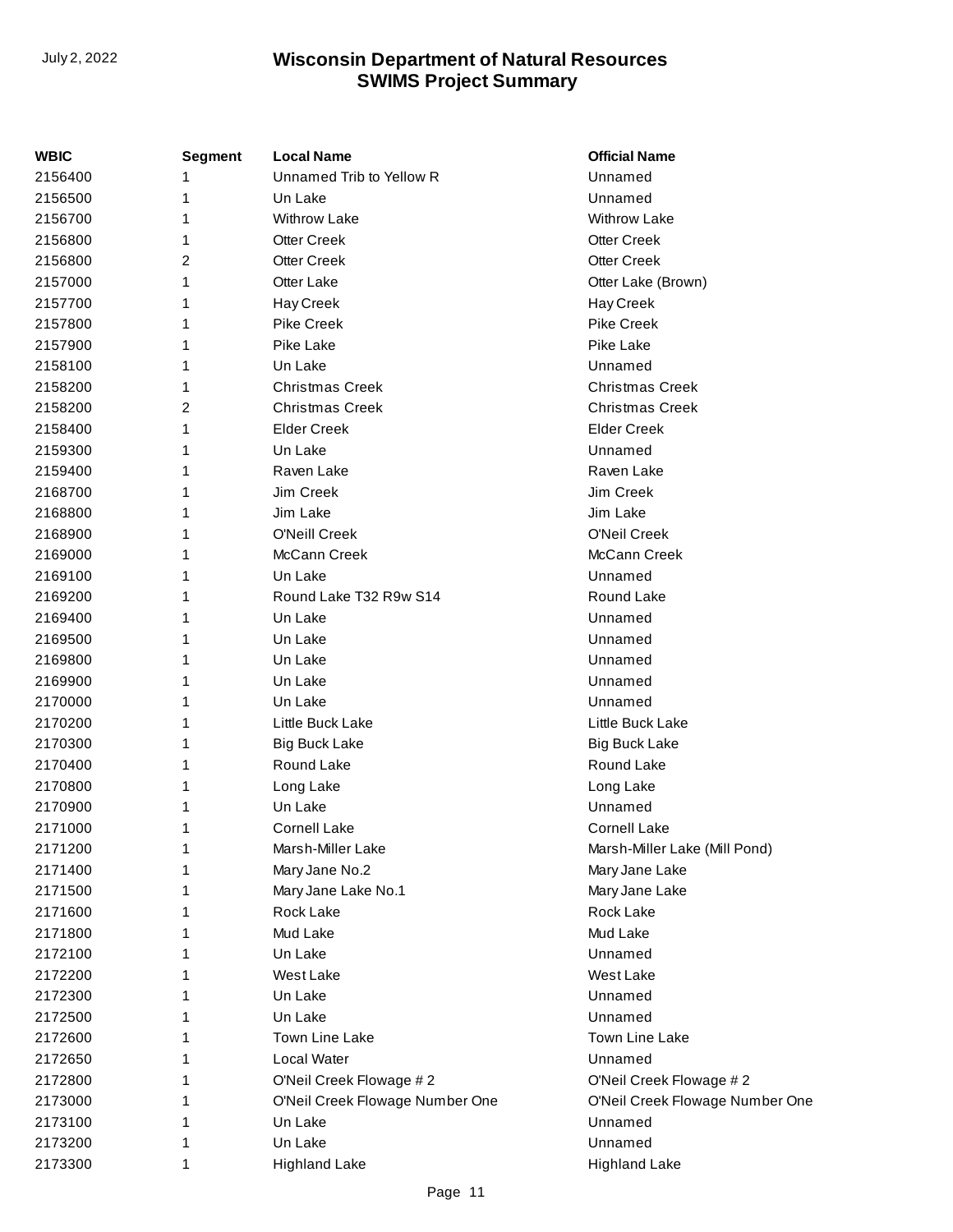| WBIC    | Segment | <b>Local Name</b>         | <b>Official Name</b>       |
|---------|---------|---------------------------|----------------------------|
| 2173400 | 1       | Lowland Lake              | Lowland Lake               |
| 2173600 | 1       | Un Lake                   | Unnamed                    |
| 2173700 | 1       | Un Lake                   | Unnamed                    |
| 2173800 | 1       | Un Lake                   | Unnamed                    |
| 2173900 | 1       | Popple Lake               | Popple Lake                |
| 2174300 | 1       | Un Lake                   | Unnamed                    |
| 2174400 | 1       | Mud Lake                  | Mud Lake                   |
| 2174700 | 1       | Old Abe Lake              | Old Abe Lake               |
| 2174750 | 1       | Creek 17-13 (T30N, R7W)   | Unnamed                    |
| 2174800 | 1       | <b>Cushing Creek</b>      | <b>Cushing Creek</b>       |
| 2174900 | 1       | Cobban Creek              | Cobban Creek               |
| 2175000 | 1       | Minnie Creek              | <b>Minnie Creek</b>        |
| 2175100 | 1       | North Fork Bob Creek      | North Fork Bob Creek       |
| 2175200 | 1       | South Fork Bob Creek      | South Fork Bob Creek       |
| 2175200 | 2       | South Fork Bob Creek      | South Fork Bob Creek       |
| 2175400 | 1       | Un Lake                   | Unnamed                    |
| 2175600 | 1       | Un Lake                   | Unnamed                    |
| 2175700 | 1       | <b>Finley Lake</b>        | <b>Finley Lake</b>         |
| 2175800 | 1       | Un Lake                   | Unnamed                    |
| 2175900 | 1       | <b>Firth Lake Creek</b>   | Firth Lake Outlet Creek    |
| 2176100 | 1       | Un Lake                   | Unnamed                    |
| 2176200 | 1       | Firth Lake                | Firth Lake                 |
| 2176300 | 1       | <b>Spring Creek</b>       | <b>Spring Creek</b>        |
| 2176300 | 2       | <b>Spring Creek</b>       | <b>Spring Creek</b>        |
| 2176500 | 1       | Spring Creek Flowage No.1 | Spring Creek Flowage No. 1 |
| 2176800 | 1       | Un Lake                   | Unnamed                    |
| 2176900 | 1       | Un Lake                   | Unnamed                    |
| 2177000 | 1       | Un Lake                   | Unnamed                    |
| 2177100 | 1       | Un Lake                   | Unnamed                    |
| 2177300 | 1       | Spring Creek Flowage No.2 | Spring Creek Flowage No. 2 |
| 2177400 | 1       | <b>Unnamed Lake</b>       | Unnamed                    |
| 2177600 | 1       | Smith Lake                | Smith Lake                 |
| 2177700 | 1       | Jerome Lake               | Jerome Lake                |
| 2177900 | 1       | Un Lake                   | Unnamed                    |
| 2178100 |         | Oliver Lake No. 1         | <b>Oliver Lakes</b>        |
| 2178200 | 1       | Oliver Lake No.2          | <b>Oliver Lakes</b>        |
| 2178300 | 1       | Oliver Lake No. 3         | <b>Oliver Lakes</b>        |
| 2178400 | 1       | <b>Bob Lake</b>           | <b>Bob Lake</b>            |
| 2178500 | 1       | Little Bob Lake           | Little Bob Lake            |
| 2178700 | 1       | Un Lake                   | Unnamed                    |
| 2178900 | 1       | Hay Meadow Flowage No. 1  | Hay Meadow Flowage No. 1   |
| 2179300 | 1       | Un Lake                   | Unnamed                    |
| 2179400 | 1       | <b>Barr Lake</b>          | <b>Barr Lake</b>           |
| 2179500 | 1       | Beaver Lake               | Beaver Lake                |
| 2179600 | 1       | <b>Black Lake</b>         | <b>Black Lake</b>          |
| 2179660 | 1       | Odd Lake                  | Odd Lake                   |
| 2179700 | 1       | Evergreen Lake            | Evergreen Lake             |
| 2179800 | 1       | Sunfish Lake              | Sunfish Lake               |
|         |         |                           |                            |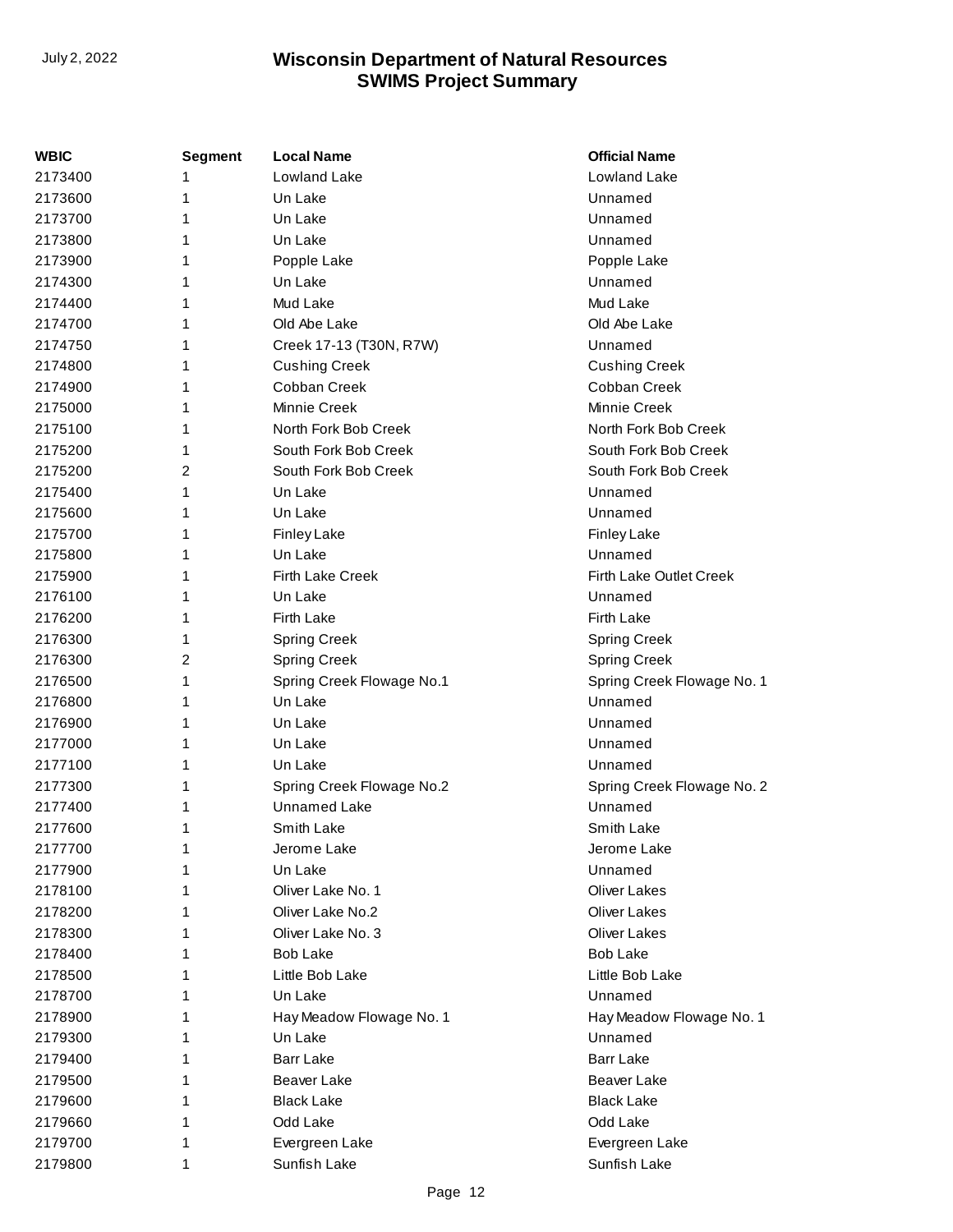| WBIC    | <b>Segment</b> | <b>Local Name</b>                     | <b>Official Name</b>     |
|---------|----------------|---------------------------------------|--------------------------|
| 2179900 | 1              | Silver Bass Lake                      | <b>Silver Bass Lake</b>  |
| 2180100 | 1              | Hay Meadow Flowage No.2               | Hay Meadow Flowage       |
| 2180300 | 1              | Tamarack Lake                         | Tamarack Lake            |
| 2180500 | 1              | <b>Pickerel Lake</b>                  | <b>Pickerel Lake</b>     |
| 2180700 | 1              | Hay Meadow Flowage No.3               | Hay Meadow Flowage No. 3 |
| 2180900 | 1              | Hay Meadow Flowage No. 4              | Hay Meadow Flowage No. 4 |
| 2181000 | 1              | Lehman Creek                          | Leman Creek              |
| 2181100 | 1              | <b>French Creek</b>                   | <b>French Creek</b>      |
| 2181200 | 1              | <b>Clark Creek</b>                    | <b>Clark Creek</b>       |
| 2181400 | 1              | <b>Cornell Flowage</b>                | <b>Cornell Flowage</b>   |
| 2181400 | 2              | <b>Brunet Island State Park Beach</b> | <b>Cornell Flowage</b>   |
| 2181500 | 1              | <b>Fisher River</b>                   | <b>Fisher River</b>      |
| 2181600 | 1              | <b>Buck Creek</b>                     | <b>Buck Creek</b>        |
| 2181800 | 1              | Un Lake                               | Unnamed                  |
| 2182000 | 1              | <b>Beaver Creek</b>                   | <b>Beaver Creek</b>      |
| 2182200 | 1              | Mallard Flowage                       | Mallard Flowage          |
| 2182400 | 1              | Unnamed Trib to Fischer River         | Unnamed                  |
| 2184400 | 1              | <b>Unnamed Lake</b>                   | Unnamed                  |
| 2184600 | 1              | Un Lake                               | Unnamed                  |
| 2184900 | 1              | Holcombe Flowage North                | Holcombe Flowage         |
| 2184900 | 2              | Holcombe Flowage South                | Holcombe Flowage         |
| 2185100 | 1              | Un Lake                               | Unnamed                  |
| 2185200 | 1              | <b>Birch Creek</b>                    | <b>Birch Creek</b>       |
| 2185800 | 1              | <b>Miller Lake</b>                    | <b>Miller Lake</b>       |
| 2185900 | 1              | Un Lake                               | Unnamed                  |
| 2186100 | 1              | Robinson Lake                         | Robinson Lake            |
| 2186200 | 1              | Larose Lake                           | LaRose Lake              |
| 2186300 | 1              | <b>Cranberry Creek</b>                | <b>Cranberry Creek</b>   |
| 2186355 | 1              | Un Lake                               | Unnamed                  |
| 2186360 | 1              | Un Lake                               | Unnamed                  |
| 2186500 | 1              | Horseshoe Flowage                     | Horseshoe Flowage        |
| 2187000 | 1              | Jump River (Lower Main Stem)          | Jump River               |
| 2344100 | 1              | Mud Creek                             | Mud Creek                |
| 2344400 | 1              | <b>Tealey Creek</b>                   | <b>Tealey Creek</b>      |
| 2344500 | 1              | Un Lake                               | Unnamed                  |
| 2344700 | 1              | <b>Willow Creek</b>                   | <b>Willow Creek</b>      |
| 2344800 | 1              | Un Lake                               | Unnamed                  |
| 2345000 | 1              | Willow Creek Flowage No.1             | Willow Creek Flowage C1  |
| 2345200 | 1              | Willow Creek Flowage #2               | Willow Creek Flowage #2  |
| 2345400 | 1              | Willow Creek Flowage #3               | Willow Creek Flowage #3  |
| 2345500 | 1              | Meadows Lake                          | Meadows Lake             |
| 2345600 | 1              | <b>Boiler Lake</b>                    | <b>Boiler Lake</b>       |
| 2345600 | 2              | <b>Boiler Lake</b>                    | <b>Boiler Lake</b>       |
| 2345700 | 1              | <b>Foster Creek</b>                   | <b>Foster Creek</b>      |
| 2346000 | 1              | <b>Bradley Lake</b>                   | <b>Bradley Lake</b>      |
| 2346100 | 1              | Foster Lake                           | Foster Lake              |
| 2346300 | 1              | Un Lake                               | Unnamed                  |
| 2346400 | 1              | Spence Lake                           | Spence Lake              |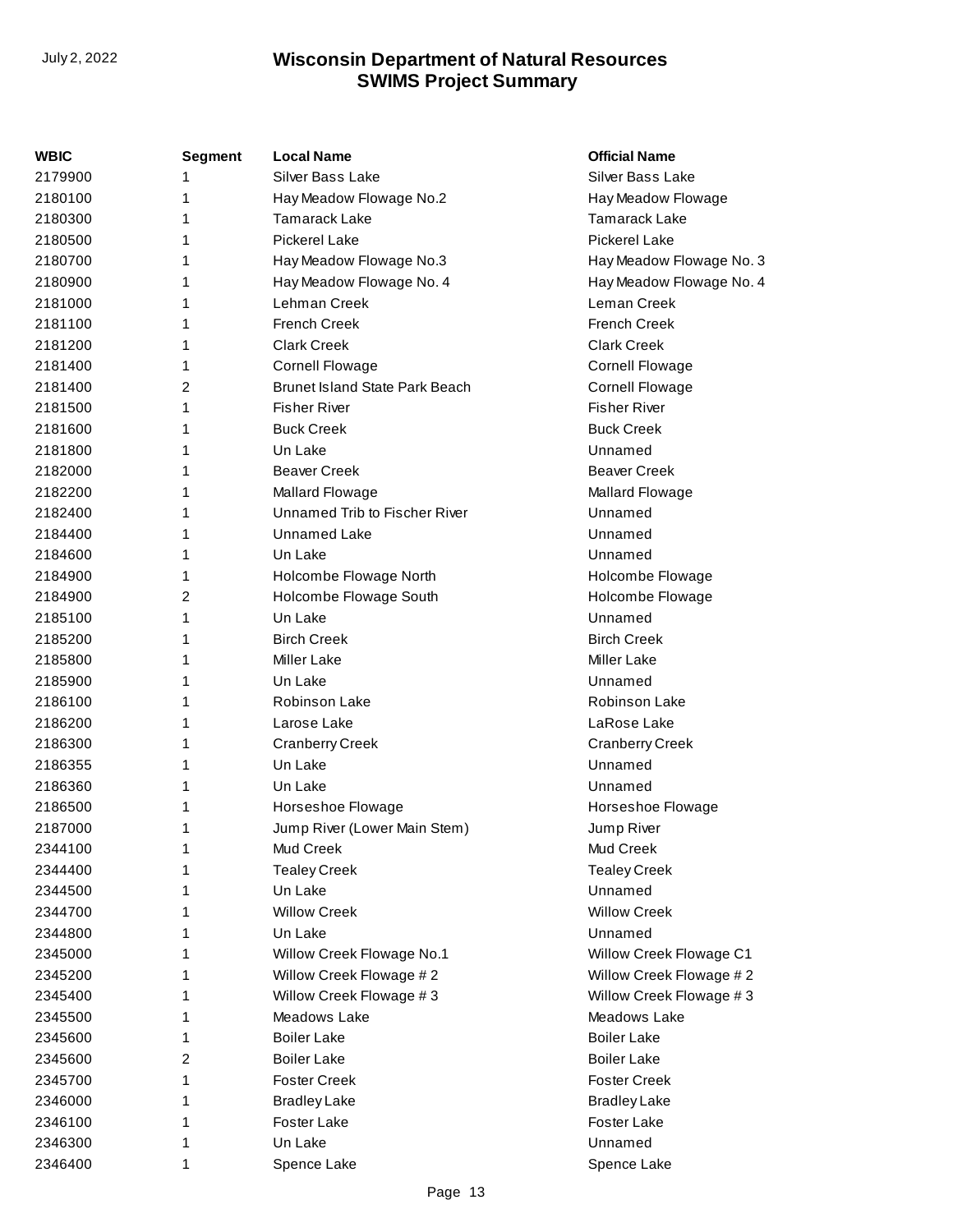| WBIC    | <b>Segment</b> | <b>Local Name</b>              | <b>Official Name</b> |
|---------|----------------|--------------------------------|----------------------|
| 2346500 | 1              | Local Water                    | Unnamed              |
| 2346800 | 1              | Local Water                    | Unnamed              |
| 2347000 | 1              | Picnic Lake                    | Picnic Lake          |
| 2347100 | 1              | Bass Lake # 5                  | <b>Bass Lakes</b>    |
| 2347200 | 1              | Bass Lake No. 4                | <b>Bass Lakes</b>    |
| 2347400 | 1              | Bass Lake No. 3                | Bass Lakes           |
| 2347500 | 1              | Deer Lake                      | Deer Lake            |
| 2347700 | 1              | Local Water                    | Unnamed              |
| 2347725 | 1              | Local Water                    | Unnamed              |
| 2347750 | 1              | Un Lake                        | Unnamed              |
| 2347900 | 1              | Bass Lake No. 1                | <b>Bass Lake</b>     |
| 2348000 | 1              | Bass Lake No. 2                | <b>Bass Lake</b>     |
| 2348100 | 1              | Un Lake                        | Unnamed              |
| 2348155 | 1              | Un Lake                        | Unnamed              |
| 2348300 | 1              | Un Lake                        | Unnamed              |
| 2348500 | 1              | Unnamed Lake (T32n R07w S30-1) | Lowers Lake          |
| 2348700 | 1              | Plummer Lake                   | Plummer Lake         |
| 2348800 | 1              | Little Plummer Lake            | Little Plummer Lake  |
| 2350500 | 1              | Chain Lake                     | Chain Lake           |
| 2350800 | 1              | Schoolhouse Lake               | Schoolhouse Lake     |
| 2351000 | 1              | Granger Lake                   | Granger Lake         |
| 2351100 | 1              | <b>Calkins Lake</b>            | <b>Calkins Lake</b>  |
| 2351200 | 1              | Cedar Creek                    | Cedar Creek          |
| 2351200 | 2              | <b>Cedar Creek</b>             | Cedar Creek          |
| 2351400 | 1              | Long Lake                      | Long Lake            |
| 2351600 | 1              | Un Lake                        | Unnamed              |
| 2351800 | 1              | Dark Lake                      | Dark Lake            |
| 2352000 | 1              | Larrabee Lake                  | Larrabee Lake        |
| 2352200 | 1              | Herde Lake                     | <b>Herde Lake</b>    |
| 2352400 | 1              | <b>Tammarack Lake</b>          | <b>Tamarack Lake</b> |
| 2352500 | 1              | Henneman Lake                  | Henneman Lake        |
| 2352700 | 1              | Cedar Lake                     | Cedar Lake           |
| 2352800 | 1              | Number One Lake                | Number One Lake      |
| 2352900 | 1              | Number Two Lake                | Number Two Lake      |
| 2353000 | 1              | Number Three Lake              | Number Three Lake    |
| 2353100 | 1              | Number Four Lake               | Number Four Lake     |
| 2353200 | 1              | Sunfish Lake                   | Sunfish Lake         |
| 2353600 | 1              | Sand Lake                      | Sand Lake            |
| 2353900 | 1              | Un Lake                        | Unnamed              |
| 3000012 | 1              | Local Water                    | Unnamed              |
| 3000421 | 1              | Local Water                    | Unnamed              |
| 3000426 | 1              | Local Water                    | Unnamed              |
| 3000429 | 1              | Local Water                    | Unnamed              |
| 5007987 | 1              | Unnamed Trib to Hay Cr         | Unnamed              |
| 5008105 | 1              | Tributary to Duncan Creek      | Unnamed              |
| 5008210 | 1              | Unnamed Creek 29-11            | Unnamed              |
| 5009509 | 1              | Local Water                    | Unnamed              |
| 5009631 | 1              | Local Water                    | Unnamed              |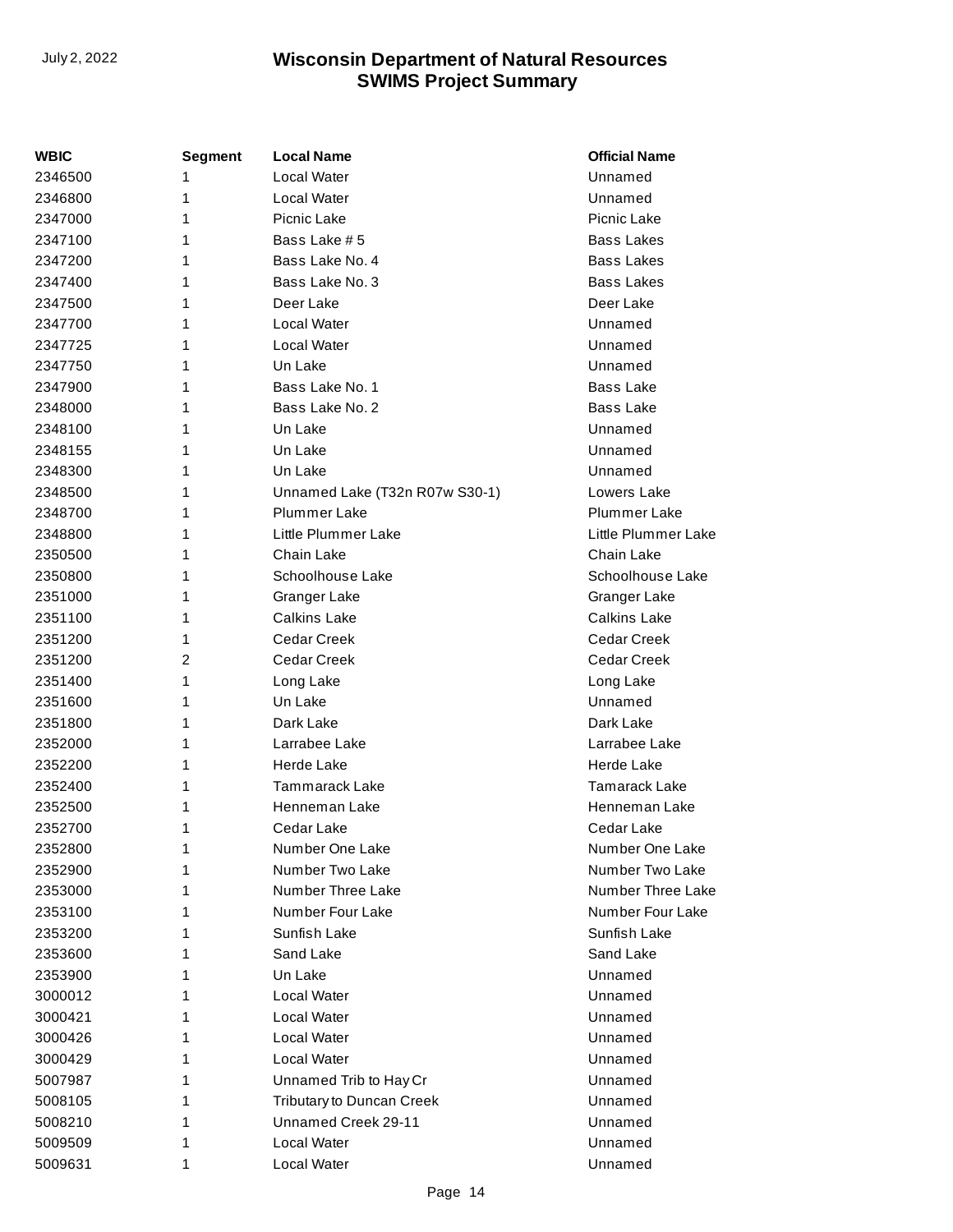| WBIC    | Segment | <b>Local Name</b>     | <b>Official Name</b> |
|---------|---------|-----------------------|----------------------|
| 5010031 | 1       | Local Water           | Unnamed              |
| 5010146 | 1       | <b>Unnamed Stream</b> | Unnamed              |
| 5010477 | 1       | Unnamed Creek 27-12   | Unnamed              |
| 5011108 | 1       | <b>Unnamed Stream</b> | Unnamed              |
| 5011292 | 1       | Local Water           | Unnamed              |
| 5011442 | 1       | Local Water           | Unnamed              |
| 5011447 | 1       | Local Water           | Unnamed              |
| 5011608 | 1       | Local Water           | Unnamed              |
| 5011643 | 1       | Local Water           | Unnamed              |
| 5011696 | 1       | Local Water           | Unnamed              |
| 5011716 | 1       | Local Water           | Unnamed              |
| 5011755 | 1       | Local Water           | Unnamed              |
| 5011909 | 1       | Local Water           | Unnamed              |
| 5011923 | 1       | Local Water           | Unnamed              |
| 5011945 | 1       | <b>Unnamed Stream</b> | Unnamed              |
| 5012320 | 1       | Local Water           | Unnamed              |
| 5525875 | 1       | Local Water           | Unnamed              |
| 5525894 | 1       | Local Water           | Unnamed              |
| 5525896 | 1       | Local Water           | Unnamed              |
| 5526125 | 1       | Local Water           | Unnamed              |
| 5526222 | 1       | Local Water           | Unnamed              |
| 5526223 | 1       | Local Water           | Unnamed              |
| 5526272 | 1       | Local Water           | Unnamed              |
| 5526578 | 1       | Local Water           | Unnamed              |
| 5526593 | 1       | Local Water           | Unnamed              |
| 5526641 | 1       | Local Water           | Unnamed              |
| 5526682 | 1       | Local Water           | Unnamed              |
| 5526733 | 1       | Local Water           | Unnamed              |
| 5526780 | 1       | Local Water           | Unnamed              |
| 5526901 | 1       | Local Water           | Unnamed              |
| 5526950 | 1       | Local Water           | Unnamed              |
| 5527009 | 1       | Local Water           | Unnamed              |
| 5527190 | 1       | Local Water           | Unnamed              |
| 5527233 | 1       | Local Water           | Unnamed              |
| 5527239 | 1       | Local Water           | Unnamed              |
| 5527282 | 1       | Local Water           | Unnamed              |
| 5527300 | 1       | Local Water           | Unnamed              |
| 5527338 | 1       | <b>Unnamed Lake</b>   | Unnamed              |
| 5527355 | 1       | Local Water           | Unnamed              |
| 5527390 | 1       | Local Water           | Unnamed              |
| 5527402 | 1       | Local Water           | Unnamed              |
| 5527431 | 1       | <b>Unnamed Lake</b>   | Unnamed              |
| 5527437 | 1       | Local Water           | Unnamed              |
| 5527441 | 1       | Local Water           | Unnamed              |
| 5527472 | 1       | Local Water           | Unnamed              |
| 5527476 | 1       | Local Water           | Unnamed              |
| 5527508 | 1       | Local Water           | Unnamed              |
| 5527578 | 1       | Local Water           | Unnamed              |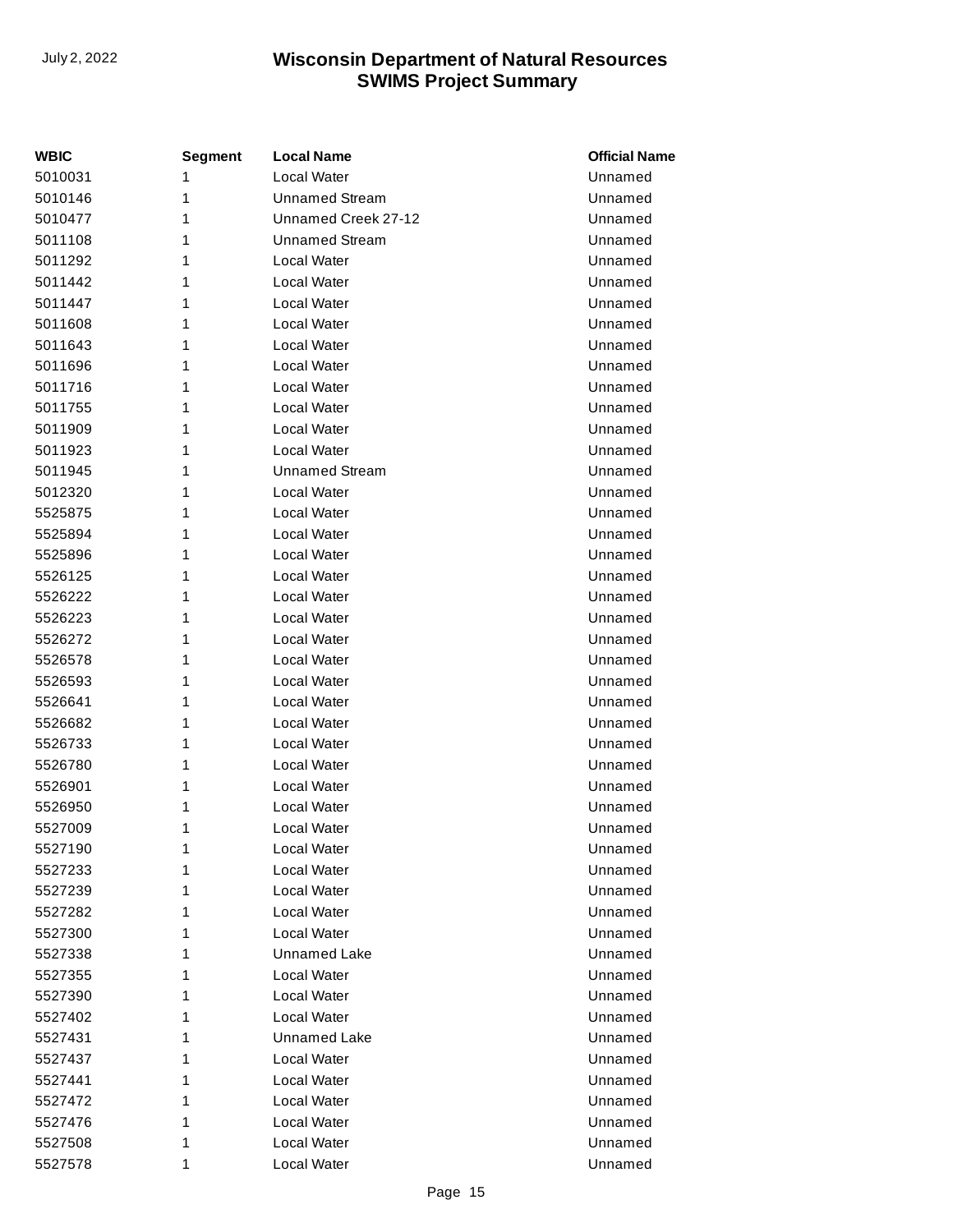| <b>WBIC</b> | <b>Segment</b> | <b>Local Name</b>  | <b>Official Name</b> |
|-------------|----------------|--------------------|----------------------|
| 5527585     | 1              | <b>Local Water</b> | Unnamed              |
| 5527606     | 1              | Local Water        | Unnamed              |
| 5527664     | 1              | Local Water        | Unnamed              |
| 5527767     | 1              | Local Water        | Unnamed              |
| 5527885     | 1              | Local Water        | Unnamed              |
| 5527908     | 1              | Local Water        | Unnamed              |
| 5527924     | 1              | Local Water        | Unnamed              |
| 5527925     | 1              | Local Water        | Unnamed              |
| 5527965     | 1              | Local Water        | Unnamed              |
| 5527967     | 1              | Local Water        | Unnamed              |
| 5527987     | 1              | Local Water        | Unnamed              |
| 5528009     | 1              | Local Water        | Unnamed              |
| 5528011     | 1              | Local Water        | Unnamed              |
| 5528066     | 1              | Local Water        | Unnamed              |
| 5528126     | 1              | Local Water        | Unnamed              |
| 5528127     | 1              | <b>Local Water</b> | Unnamed              |
| 5528140     | 1              | Local Water        | Unnamed              |
| 5528210     | 1              | Local Water        | Unnamed              |
| 5528215     | 1              | Local Water        | Unnamed              |
| 5528231     | 1              | Local Water        | Unnamed              |
| 5528236     | 1              | Local Water        | Unnamed              |
| 5528304     | 1              | Local Water        | Unnamed              |
| 5528325     | 1              | Local Water        | Unnamed              |
| 5528331     | 1              | <b>Local Water</b> | Unnamed              |
| 5528371     | 1              | Local Water        | Unnamed              |
| 5528383     | 1              | Local Water        | Unnamed              |
| 5528393     | 1              | Local Water        | Unnamed              |
| 5528394     | 1              | Local Water        | Unnamed              |
| 5528412     | 1              | Local Water        | Unnamed              |
| 5528473     | 1              | Local Water        | Unnamed              |
| 5528480     | 1              | Local Water        | Unnamed              |
| 5528578     | 1              | Local Water        | Unnamed              |
| 5528579     | 1              | Local Water        | Unnamed              |
| 5528612     | 1              | Local Water        | Unnamed              |
| 5528630     | 1              | Local Water        | Unnamed              |
| 5528685     | 1              | Local Water        | Unnamed              |
| 5528688     | 1              | Local Water        | Unnamed              |
| 5528720     | 1              | Local Water        | Unnamed              |
| 5528819     | 1              | Local Water        | Unnamed              |
| 5528823     | 1              | Local Water        | Unnamed              |
| 5528907     | 1              | Local Water        | Unnamed              |
| 5528919     | 1              | Local Water        | Unnamed              |
| 5528944     | 1              | Local Water        | Unnamed              |
| 5528961     | 1              | Local Water        | Unnamed              |
| 5529014     | 1              | Local Water        | Unnamed              |
| 5529079     | 1              | Local Water        | Unnamed              |
| 5529117     | 1              | Local Water        | Unnamed              |
| 5529124     | 1              | Local Water        | Unnamed              |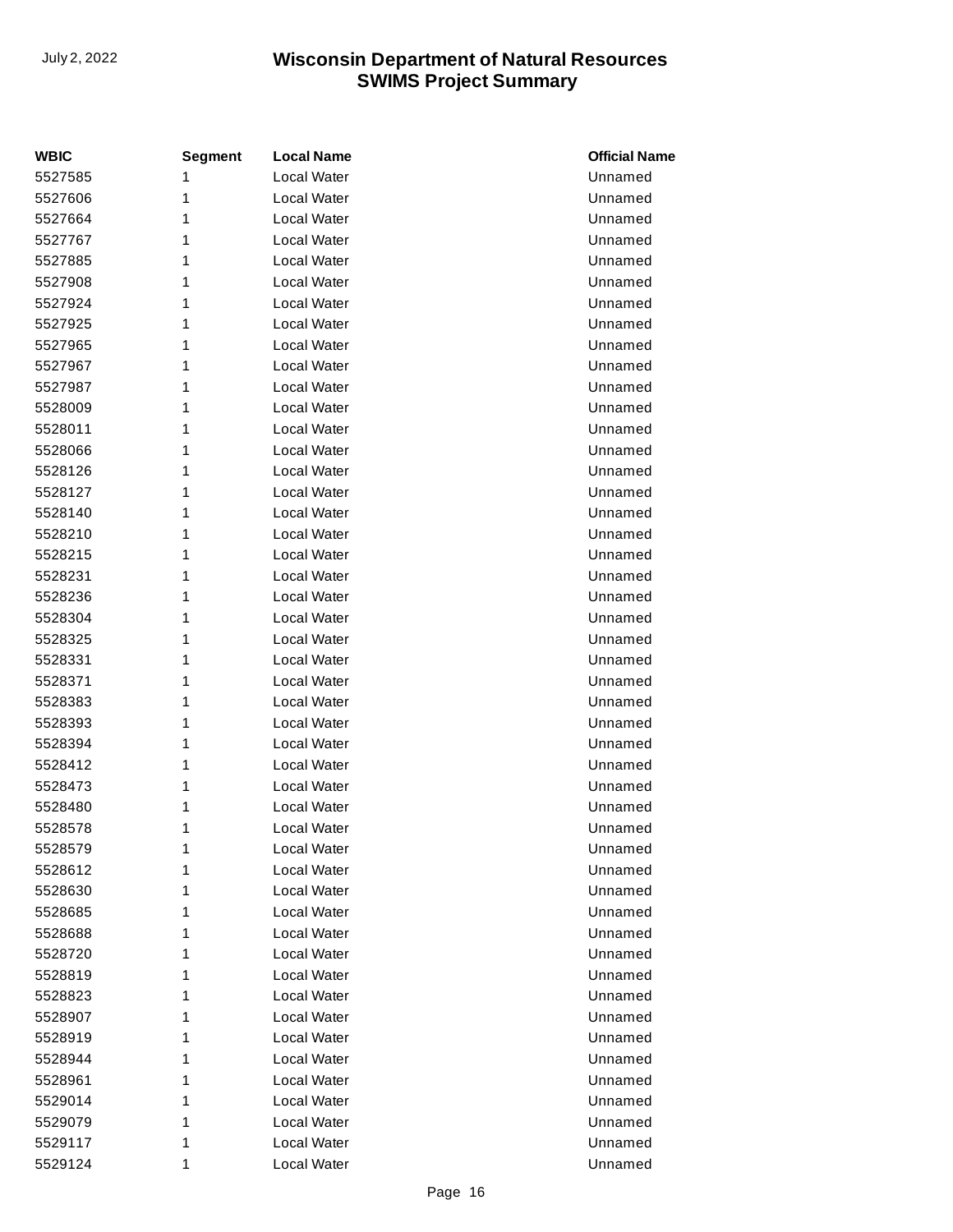| <b>WBIC</b> | <b>Segment</b> | <b>Local Name</b> | <b>Official Name</b> |
|-------------|----------------|-------------------|----------------------|
| 5529147     | 1              | Local Water       | Unnamed              |
| 5529242     | 1              | Local Water       | Unnamed              |
| 5529269     | 1              | Local Water       | Unnamed              |
| 5529412     | 1              | Local Water       | Unnamed              |
| 5529506     | 1              | Local Water       | Unnamed              |
| 5529509     | 1              | Local Water       | Unnamed              |
| 5529545     | 1              | Local Water       | Unnamed              |
| 5529556     | 1              | Local Water       | Unnamed              |
| 5529567     | 1              | Local Water       | Unnamed              |
| 5529737     | 1              | Local Water       | Unnamed              |
| 5529847     | 1              | Local Water       | Unnamed              |
| 5530064     | 1              | Local Water       | Unnamed              |
| 5530076     | 1              | Local Water       | Unnamed              |
| 5530102     | 1              | Local Water       | Unnamed              |
| 5530196     | 1              | Local Water       | Unnamed              |
| 5530317     | 1              | Local Water       | Unnamed              |
| 5530413     | 1              | Local Water       | Unnamed              |
| 5530515     | 1              | Local Water       | Unnamed              |
| 5530528     | 1              | Local Water       | Unnamed              |
| 5530577     | 1              | Local Water       | Unnamed              |
| 5530582     | 1              | Local Water       | Unnamed              |
| 5530709     | 1              | Local Water       | Unnamed              |
| 5530832     | 1              | Local Water       | Unnamed              |
| 5530997     | 1              | Local Water       | Unnamed              |
| 5531027     | 1              | Local Water       | Unnamed              |
| 5531030     | 1              | Local Water       | Unnamed              |
| 5531052     | 1              | Local Water       | Unnamed              |
| 5531114     | 1              | Local Water       | Unnamed              |
| 5531316     | 1              | Local Water       | Unnamed              |
| 5531403     | 1              | Local Water       | Unnamed              |
| 5531453     | 1              | Local Water       | Unnamed              |
| 5531643     | 1              | Local Water       | Unnamed              |
| 5531871     | 1              | Local Water       | Unnamed              |
| 5531904     | 1              | Local Water       | Unnamed              |
| 5531907     | 1              | Local Water       | Unnamed              |
| 5532155     | 1              | Local Water       | Unnamed              |
| 5532257     | 1              | Local Water       | Unnamed              |
| 5532427     | 1              | Local Water       | Unnamed              |
| 5532438     | 1              | Local Water       | Unnamed              |
| 5532530     | 1              | Local Water       | Unnamed              |
| 5532548     | 1              | Local Water       | Unnamed              |
| 5532753     | 1              | Local Water       | Unnamed              |
| 5532761     | 1              | Unnamed           | Unnamed              |
| 5532842     | 1              | Local Water       | Unnamed              |
| 5532944     | 1              | Local Water       | Unnamed              |
| 5532945     | 1              | Local Water       | Unnamed              |
| 5532956     | 1              | Local Water       | Unnamed              |
| 5532973     | 1              | Local Water       | Unnamed              |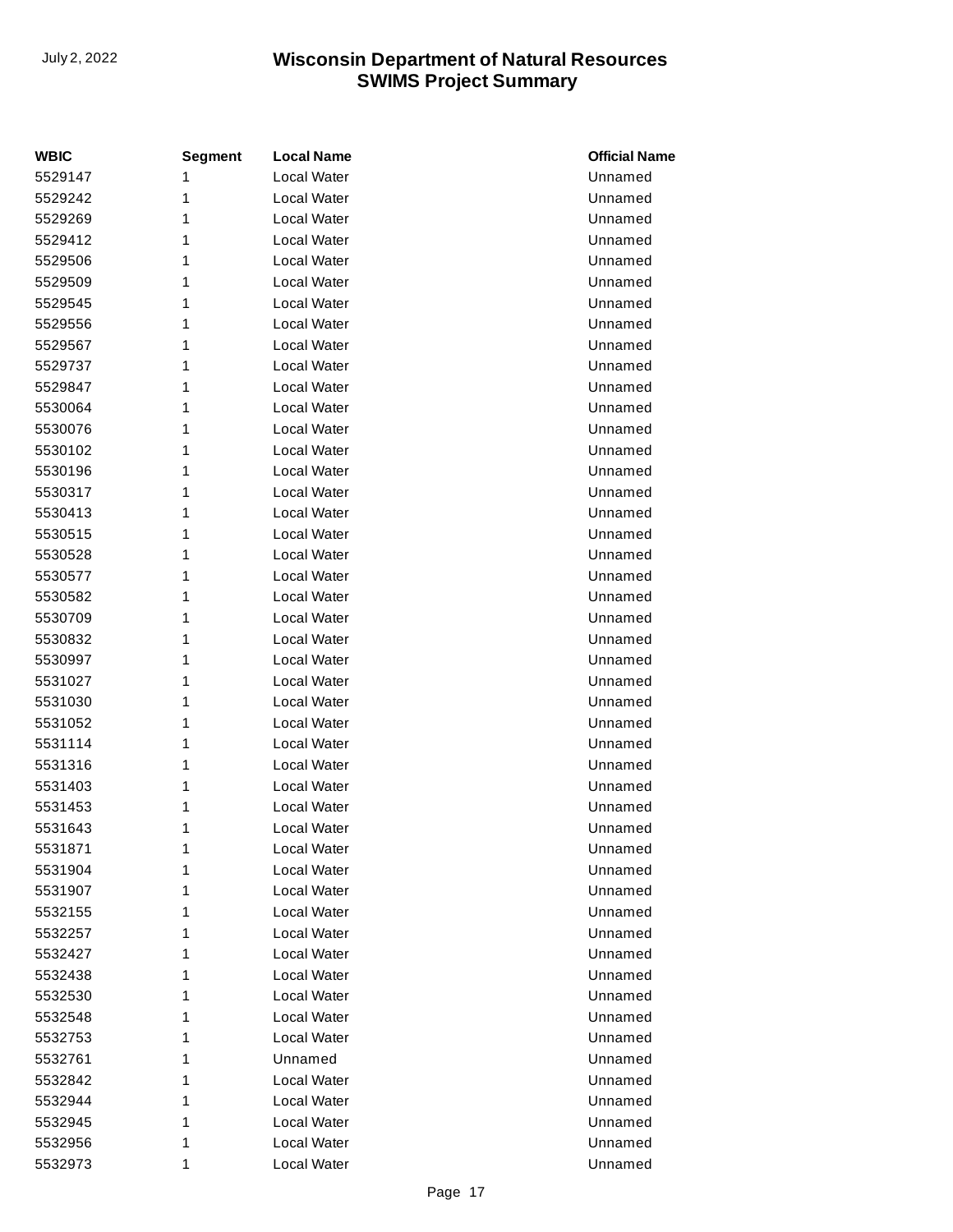| <b>WBIC</b> | <b>Segment</b> | <b>Local Name</b>   | <b>Official Name</b> |
|-------------|----------------|---------------------|----------------------|
| 5533202     | 1              | Local Water         | Unnamed              |
| 5533386     | 1              | Local Water         | Unnamed              |
| 5533479     | 1              | Local Water         | Unnamed              |
| 5533573     | 1              | Local Water         | Unnamed              |
| 5533656     | 1              | Local Water         | Unnamed              |
| 5533689     | 1              | Local Water         | Unnamed              |
| 5534160     | 1              | Local Water         | Unnamed              |
| 5534413     | 1              | Local Water         | Unnamed              |
| 5534584     | 1              | Local Water         | Unnamed              |
| 5534615     | 1              | Local Water         | Unnamed              |
| 5534662     | 1              | Local Water         | Unnamed              |
| 5535109     | 1              | Local Water         | Unnamed              |
| 5535202     | 1              | Local Water         | Unnamed              |
| 5535343     | 1              | Local Water         | Unnamed              |
| 5535465     | 1              | Local Water         | Unnamed              |
| 5535556     | 1              | Local Water         | Unnamed              |
| 5535601     | 1              | Local Water         | Unnamed              |
| 5535622     | 1              | Local Water         | Unnamed              |
| 5535784     | 1              | Local Water         | Unnamed              |
| 5536039     | 1              | Local Water         | Unnamed              |
| 5536092     | 1              | <b>Unnamed Lake</b> | Unnamed              |
| 5536250     | 1              | <b>Unnamed Lake</b> | Unnamed              |
| 5536334     | 1              | Local Water         | Unnamed              |
| 5536772     | 1              | Local Water         | Unnamed              |
| 5584079     | 1              | Local Water         | Unnamed              |
| 5584112     | 1              | Local Water         | Unnamed              |
| 5584116     | 1              | Local Water         | Unnamed              |
| 5584146     | 1              | Local Water         | Unnamed              |
| 5584163     | 1              | Local Water         | Unnamed              |
| 5584174     | 1              | Local Water         | Unnamed              |
| 5584178     | 1              | Local Water         | Unnamed              |
| 5584195     | 1              | Local Water         | Unnamed              |
| 5584217     | 1              | Local Water         | Unnamed              |
| 5584219     | 1              | Local Water         | Unnamed              |
| 5588971     | 1              | Local Water         | Unnamed              |
| 5588989     | 1              | Local Water         | Unnamed              |
| 5588990     | 1              | Local Water         | Unnamed              |
| 5588995     | 1              | Local Water         | Unnamed              |
| 5589002     | 1              | Local Water         | Unnamed              |
| 5589006     | 1              | Local Water         | Unnamed              |
| 5589008     | 1              | Local Water         | Unnamed              |
| 5589024     | 1              | Local Water         | Unnamed              |
| 5589046     | 1              | Local Water         | Unnamed              |
| 5589058     | 1              | Local Water         | Unnamed              |
| 5589065     | 1              | Local Water         | Unnamed              |
| 5590466     | 1              | Local Water         | Unnamed              |
| 5590467     | 1              | Local Water         | Unnamed              |
| 5590913     | 1              | Local Water         | Unnamed              |